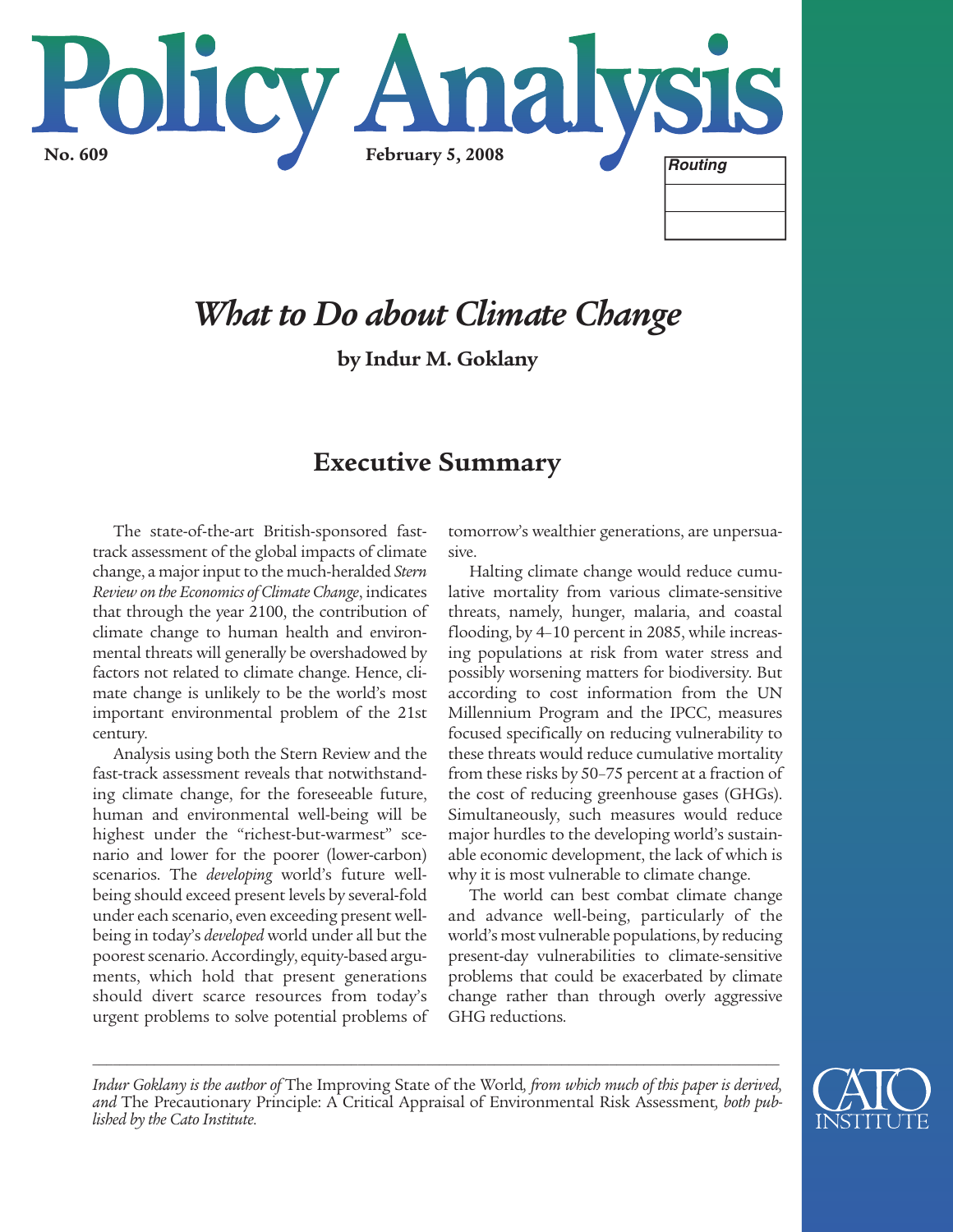**Climate change exacerbates existing environmental and human health problems, but only to a modest degree relative to other factors.**

# **Introduction**

Most future scenarios suggest that the world will get more populated and wealthier during this century. Although this should advance human well-being, it may also increase climate change, which might in turn at least partly offset, if not overwhelm, any advances in well-being that would have occurred absent climate change. The U.N. Intergovernmental Panel on Climate Change reports in its 2001 assessment that modest global warming (1 to 2°C over 1990 levels) could increase global economic product with gains in the higher-latitude, developed countries, more than offsetting losses in developing countries.<sup>1</sup> However, global temperature increases beyond that could reduce global economic product and wreak substantial environmental damage.

Such considerations have led influential politicians such as former British prime minister Tony Blair, former U.S. president Bill Clinton, and former French President Jacques Chirac, to proclaim that climate change is the most important environmental problem facing the globe this century and, unless checked drastically, would before long reduce human and environmental well-being.<sup>2</sup>

This study examines whether climate change is in fact the world's most pressing environmental and human health problem and considers the merits of mitigation (that is, policies that would restrict emissions or concentrations of greenhouse gases) versus adaptation (policies that would reduce or take advantage of the impact of the climate change caused by greenhouse gas emissions) to address whatever problems are created or exacerbated. In short, careful analysis reveals that through the foreseeable future, climate change exacerbates existing environmental and human health problems, but only to a modest degree relative to contributions from other factors not related to climate change. Hence, the threats posed by climate change are more robustly and cost-effectively addressed, at least in the short- to mediumterm, by policies that address the underlying causes of the environmental and human health problems that are exacerbated by climate change.

The data and projections used in this study come primarily from two reports:

- The "fast-track assessment" (FTA) of the global impacts of climate change, sponsored by the U.K. Department of Environment, Forests and Rural Affairs; and
- The Stern Review on the economics of climate change.

### **The Fast-Track Assessment**

The FTA of the global impacts of climate change was published in a special issue of *Global Environmental Change: Part A* edited by Martin Parry.<sup>3</sup> This is supplemented, as necessary, by other DEFRA-sponsored studies. Many, if not most, authors of these papers have served as coordinating lead authors, lead authors, or contributing authors of the IPCC's third and fourth assessment reports. Parry is, moreover, the current chairman of the IPCC's Work Group II, which oversees the impacts, adaptation and vulnerability sections of the assessments.

Like all estimates of the impacts of climate change, the FTA's analyses are plagued with uncertainties resulting from the fact that such estimates are derived using a series of linked models with the uncertain output of each model serving as the input for the next model. To compound matters, each model is necessarily a simplified representation of reality.

The chain of models typically starts with emission models, which are driven by various socioeconomic assumptions about the next 100 years or more in order to generate emission scenarios extending to the latter part of this century. But even users of these emission scenarios acknowledge that 2085 is at the outer limit of the foreseeable future because socioeconomic predictions beyond that point are too speculative.<sup>4</sup> Even 2085 is likely too great a stretch. For instance, a paper commissioned for the Stern Review noted that "changes in socioeconomic systems cannot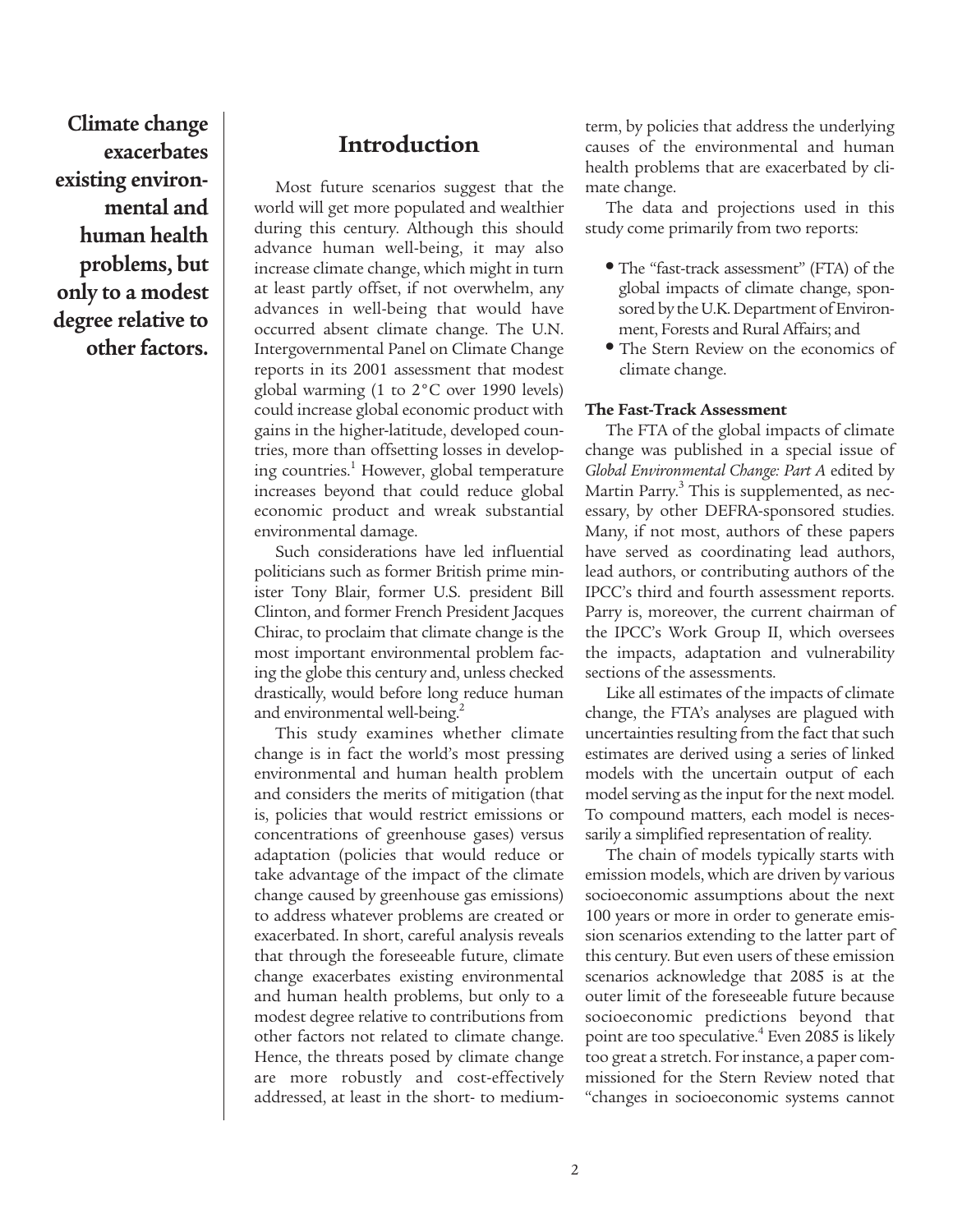be projected semi-realistically for more than 5–10 years at a time."5

Emission scenarios are used to drive models to estimate future trends in atmospheric greenhouse gas concentrations. Those concentrations are then used to model the amount of heating (or "radiative forcing" ) of the climate system which is next fed into coupled atmosphere-ocean general circulation models to estimate spatial and temporal changes in climatic variables, which are in turn used as inputs to simplified and often inadequate biophysical models that project location-specific biophysical changes pertaining to the resources that are affected by climate change (e.g., vegetation and other species, crop, or timber yields).

The finer the spatial scale of the analysis, the greater the uncertainties in climatic variables. But because the resources that are affected by climate change are spatially heterogeneous—as are the socioeconomic conditions that affect those resources and determine whether and how human beings will respond to changes—it is more appropriate to do the biophysical impacts analysis at the local scale than at larger regional or national scales.

Finally, depending on the human or natural system under consideration, the outputs of these biophysical models may have to be fed into additional models to calculate the social, economic, and environmental impacts on those systems, including the calculation of regional and global scale impacts through the use of trade models.

In addition to the cascading uncertainties that propagate from model to model—the cumulative effects of which have yet to be quantified—the results of these impact assessments are subject to potentially large systematic errors which tend to substantially overstate negative impacts while simultaneously understating positive impacts of climate change. Those systematic errors are due to the fact that the assessments generally do not account fully, if at all, for the increases in adaptive capacity resulting from

**•** increases in wealth postulated under the socioeconomic assumptions used to generate emissions scenarios; and

**•** the creation of new or improved technologies that would come on line over time, because technology accrues over time.<sup>6</sup>

In other words, the impact assessments are inconsistent with the assumptions built into the emissions scenarios used to drive climate change.

Despite these shortcomings, for the purposes of this study I will, for the most part, take the results of the FTA at face value because it has figured prominently in the international debate on global warming and because it allows us to develop estimates of the relative contribution of climate change to various climate-sensitive problems in the future. Like the FTA, this paper does not consider low-probability but potentially high-consequence outcomes such as a shutdown of the thermohaline circulation or the melting of the Greenland and Antarctic ice sheets. They are deemed unlikely to occur during this century if they occur at all.<sup>8</sup>

#### **Stern Review**

*The Stern Review on the Economics of Climate Change* was commissioned from Nicholas Stern, the erstwhile chief economist of the World Bank, by the then-chancellor of the exchequer, Gordon Brown, on behalf of the British government. It was released on October 30, 2006. The Stern Review estimated that unmitigated climate change will reduce welfare by an amount equivalent to a reduction in consumption per capita of 5–20 percent "now and forever" if one accounts for market and nonmarket impacts and the risk of catastrophe.<sup>9</sup> It also suggested that by the year 2200, the 95th percentile of the equivalent per capita GDP losses could rise to 35.2 percent.<sup>10</sup>

Several researchers have disputed the Stern Review's impact estimates and consider them greatly overblown.<sup>11</sup> The review's authors themselves emphasize "strongly" that the numbers should not "be taken too literally."<sup>12</sup> I will, nevertheless, put aside these concerns and accept the Review's findings in order to

**The results of impact assessments are subject to potentially large systematic errors which tend to substantially overstate negative impacts.**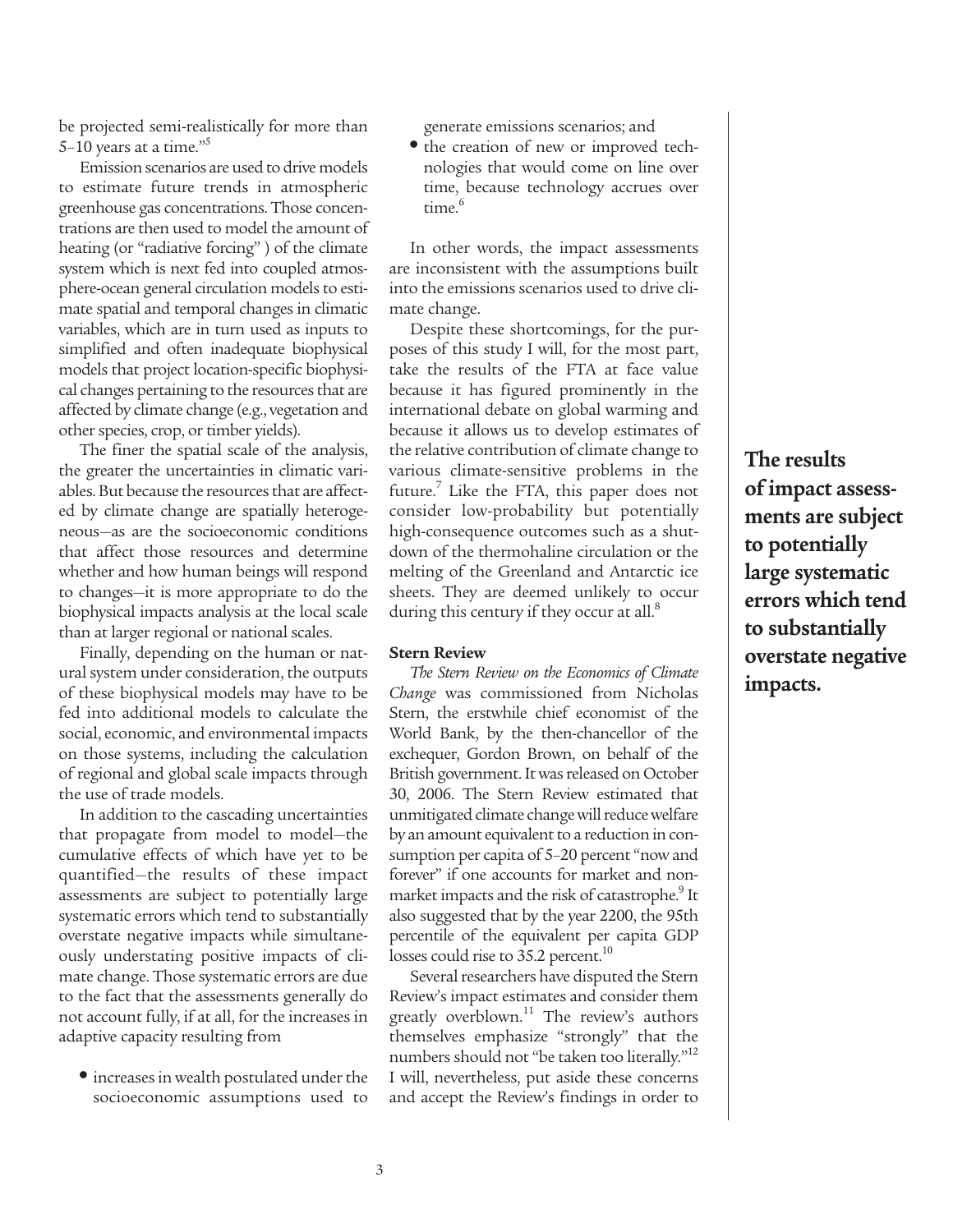|                                          |                     | Scenario              |                         |                    |
|------------------------------------------|---------------------|-----------------------|-------------------------|--------------------|
|                                          | A1FI                | A <sub>2</sub>        | B <sub>2</sub>          | B <sub>1</sub>     |
| Population in 2085 (billions)            | 7.9                 | 14.2                  | 10.2                    | 7.9                |
| GDP growth factor, 1990-2100             | $525 - 550$         | 243                   | 235                     | 328                |
| GDP/capita in 2085, Global average       | \$52,600            | \$13,000              | \$20,000                | \$36,600           |
| GDP/capita in 2100                       |                     |                       |                         |                    |
| Industrialized countries                 | \$107,300           | \$46,200              | \$54,400                | \$72,800           |
| Developing countries                     | \$66,500            | \$11,000              | \$18,000                | \$40,200           |
| Technological change                     | Rapid               | Slow                  | Medium                  | Medium             |
| Energy use                               | Very high           | High                  | Medium                  | Low                |
| Energy technologies                      | fossil<br>intensive | regionally<br>diverse | "dynamics"<br>as usual" | high<br>efficiency |
| Land use change                          | Low–medium          | Medium-high           | Medium                  | High               |
| CO <sub>2</sub> concentration in 2085    | 810                 | 709                   | 561                     | 527                |
| Global temp change $(^{\circ}C)$ in 2085 | 4.0                 | 3.3                   | 2.4                     | 2.1                |
| Sea level rise (cm)                      | 34                  | 28                    | 25                      | 22                 |

### **Table 1 Characteristics and Assumptions of Various Scenarios**

Sources: N. W. Arnell, "Climate Change and Global Water Resources: SRES Emissions and Socio-Economic Scenarios," *Global Environmental Change* 14, no. 1 (2004): Tables 1, 6, 7; and R. J. Nicholls, "Coastal Flooding and Wetland Loss in the 21st Century: Changes under the SRES Climate and Socio-Economic Scenarios," *Global Environmental Change* 14, no. 1 (2004): Tables 2 and 3. GDP and GDP/capita are in 1990 U.S. dollars. Note: Global temperature change is based on the HadCM3 model.

estimate whether unmitigated climate change will lower future well-being to below today's levels. Specifically, I will assume for the sake of argument that climate change under the warmest scenarios will result in a welfare loss equivalent to 35.2 percent of GDP in 2100.

#### **IPCC Scenarios of the Future**

In 2000, the IPCC developed four "families" of greenhouse emissions scenarios to depict what the future might look like given different assumptions about demographic, technological, economic, and social trends during the period 1990–2100. This study is primarily concerned with exploring, in light of the results of the FTA and Stern Review, the implications for human well-being and environmental quality in four scenarios, with each scenario representing one family.

The IPCC scenarios are less predictions than they are inputs for "if-then" calculations. That is, the scenarios (sometimes called "storylines") represent plausible futures that serve as grist for the analytic mill. Scenarios are often preferred to predictions because predictions of the above mentioned socioeconomic trends that determine emissions over the course of the next 100 years are extremely unreliable.

The FTA report employed emission scenarios developed by the IPCC's *Special Report on Emissions Scenarios*to project future climate change from 1990 (the base year for each scenario) through  $2100<sup>13</sup>$  The emissions scenarios assume that no new policies or measures will be implemented to reduce damages from climate change. This assumption virtually guarantees that negative impacts will be overestimated, while positive impacts will be underestimated.

The dominant characteristics of the "storylines" used in those scenarios are shown in Table 1. Table 1 also provides corresponding estimates for the atmospheric  $CO<sub>2</sub>$  concentrations, temperature increases, and sea level rise that result from each scenario through  $2085.^{14}$ Those impact calculations are the product of chained computer simulations discussed in the FTA subsection above.

**The IPCC scenarios represent plausible futures that serve as grist for the analytic mill.**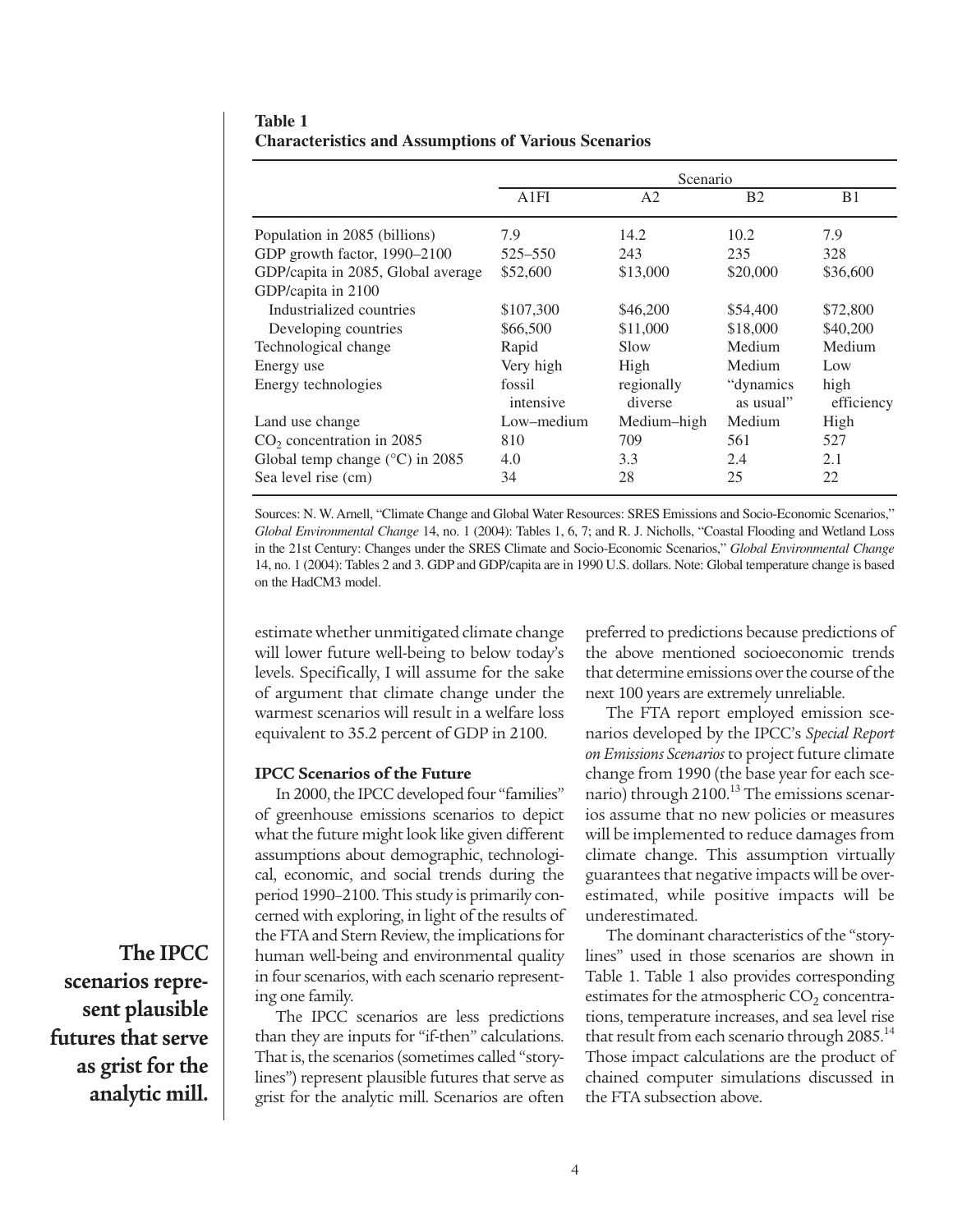The columns in this and most subsequent tables are arranged by scenario in the order of decreasing global temperature changes. Using the labels provided by the IPCC, these scenarios from left to right are A1FI (warmest), A2, B2, and B1 (coolest).<sup>15</sup>

The FTA used these climate change projections to estimate the global impacts on various climate-sensitive threats which also serve as determinants of human and environmental well-being.<sup>16</sup> With respect to threats affecting human well-being, the FTA analyzed hunger, water stress, coastal flooding, and malaria.<sup>17</sup> With respect to environmental well-being, the FTA projected the net biological productivity of the terrestrial biosphere (as measured by its ability to fix carbon in vegetation, i.e., sequester carbon as biomass) and the global extent of coastal wetlands and croplands.18

### **Wealth Creation, Technological Advance, and Climate Change**

Although climate change can lead to a deterioration of many human health and environmental metrics, that does not tell us what we really want to know. What we want to know is this: Will human health and environmental quality be better under richer but warmer scenarios than under poorer but cooler scenarios? That's primarily because wealth creation, human capital, and new or improved technologies often reduce the extent of the human health and environmental "bads" associated with climate change more than temperature increases exacerbate them.

The data in Table 1 suggests that, on one hand, the impacts of climate change should decrease as one goes from scenario A1FI on the left to B1 on the right (in accordance with the pattern of declining climate change, ceteris paribus). On the other hand, economic and technological development—both critical determinants of adaptive capacity—ought to attenuate the impacts of climate change.<sup>19</sup> Considering future levels of economic and technological development, that attenuation should be greatest for the A1FI scenario, followed by the B1, B2 and A2 scenarios, in that order. Thus, even though the A1FI scenario has the greatest amount of warming and thus, the largest amount of climate change, it would not necessarily have the worst outcomes. That's because it should also have the highest degree of adaptive capacity.

Economic growth broadly increases human well-being by increasing wealth, technological development, and human capital. These factors enable society to address virtually any kind of adversity, whether it is related to climate or not, while specifically increasing society's capacity to reduce climate change damages through either adaptation or mitigation.<sup>20</sup> Many determinants of human well-being—hunger, malnutrition, mortality rates, life expectancy, the level of education, and spending on health care and on research and development—improve along with the level of economic development, as measured by GDP per capita.<sup>21</sup>

Increasing wealth also improves some, though not necessarily all, indicators of environmental well-being. Wealthier nations have higher cereal yield (an important determinant of cropland, which is inversely related to habitat conversion) and greater access to safe water and sanitation. They also have lower birth rates.<sup>22</sup> Notably, access to safe water and access to sanitation double as indicators of both human and environmental well-being, as does crop yield, since higher yield not only means more food and lower hunger, it also lowers pressure on habitat.<sup>23</sup>

Cross country data also indicate that for a fixed level of economic development, these indicators of human and environmental wellbeing (e.g., malnutrition, mortality rates, life expectancy, access to safe water, crop yields, and so forth) improve with time (because technology almost inevitably improves with time).<sup>24</sup> Similarly one should expect, all else being equal, that society's ability to cope with any adversity, including climate change, should also increase with the passage of time.

Thus, over time, the combination of economic and technological development should increase society's adaptive capacity which, barring inadvertent maladaptation, ought to reduce the future impacts of climate change.<sup>25</sup>

**Economic growth broadly increases human well-being by increasing wealth, technological development, and human capital.**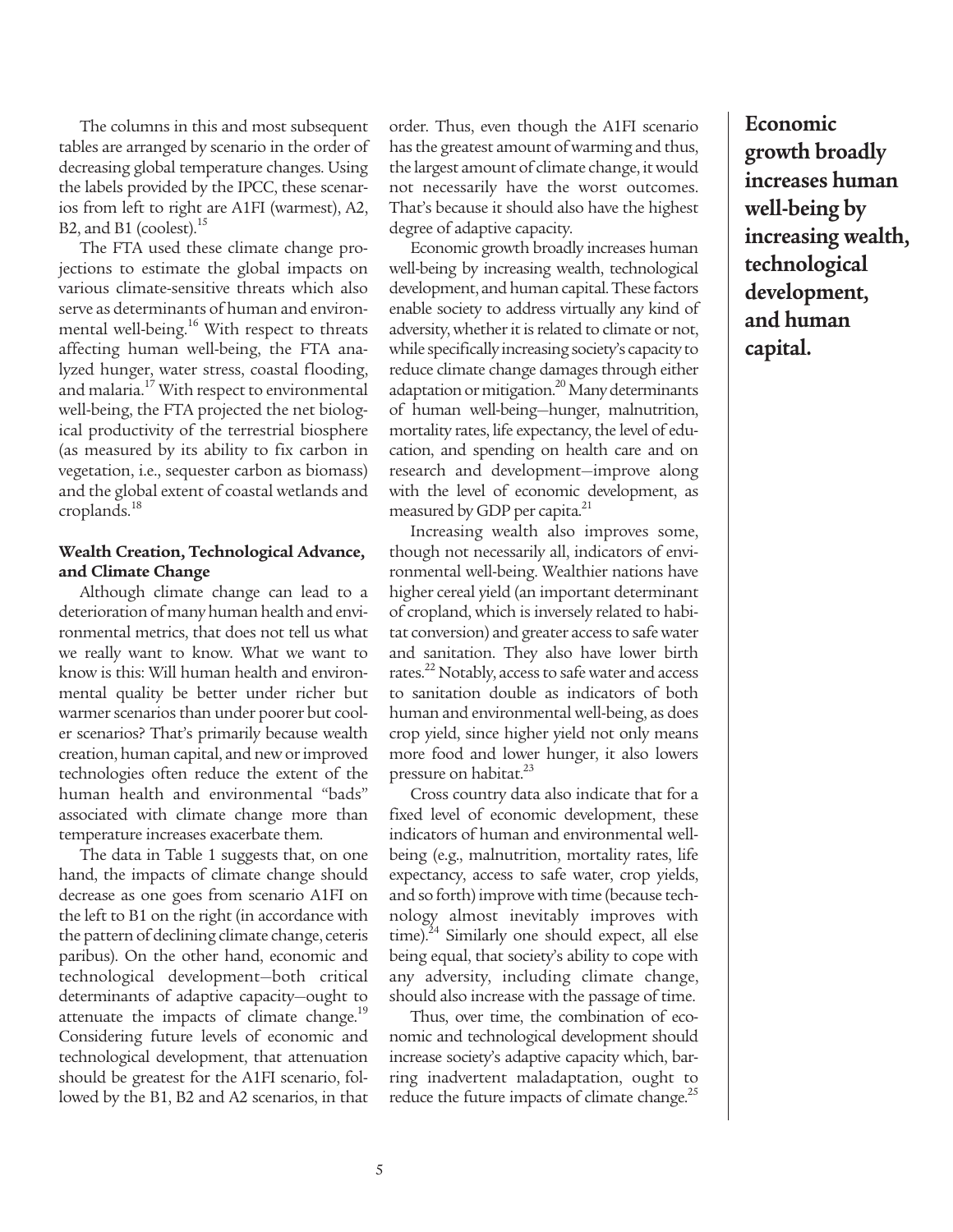**The FTA and Stern Review confirm that richer and warmer worlds will not necessarily have lower levels of human and environmental well-being than poorer but cooler worlds.**

This is evidenced, for example, in the remarkable declines—99 percent or greater—during the 20th century in mortality and morbidity rates in the United States for various water-related diseases, e.g., typhoid, paratyphoid, dysentery, malaria and various gastrointestinal diseases.26

This study highlights the tension between the public health and environmental improvements associated with wealth creation and technological advance on one hand and the countervailing negative impacts on the same from increased greenhouse gas emissions on the other hand. By and large, as I will show, the FTA and Stern Review confirm that richer and warmer worlds will not necessarily have lower levels of human and environmental well-being than poorer but cooler worlds.

# **The Impact of Climate Change–Four Scenarios**

In this section I present the FTA's scenario estimates of the populations at risk in 2085 with and without climate change for four climate-sensitive threats to human well-being hunger, water stress, coastal flooding, and malaria—and on a number of environmental indicators that are also sensitive to climate.

When comparing the population at risk from these threats *without* climate change with the population at risk from these threats *with* climate change, a couple of issues should be kept in mind.

First, the A1FI and B1 scenarios are assumed by the IPCC to have the same population in 2085. That assumption, however, is dubious. In the real world, lower total fertility rates are generally associated with higher levels of economic development.<sup>27</sup> Hence, the A1FI world should have a lower population in 2085 than the B1 world. Accordingly, the populations at risk in the A1FI scenario are probably overestimated relative to the B1 scenario. Likewise, relative to the B1 scenario, greenhouse gas emissions and associated climate changes are probably overestimated in the A1FI scenario because emissions would be lower in a less-populated world. That, too, leads to higher estimates of the population at risk in the A1FI scenario relative to the B1 scenario.

Second, neither the FTA studies nor the Stern Review deal very satisfactorily with endogenous adaptation. Some FTA studies (e.g., the ones for hunger and coastal flooding) allow for some "spontaneous" adaptive responses because it should be expected that even in the absence of new governmental policies, people would employ existing technologies to protect themselves from economic or bodily harm even in a "business-asusual" world. Yet the study for water stress doesn't allow for *any* adaptation. And even where the FTA studies allow for some adaptation, they limit the range of available technological options to currently available technologies.28 But we should expect that the menu of technological options would be much broader, more cost-effective, and more affordable in the future under any scenario because of the following:

- The world will be wealthier under any of the scenarios (see Table 1) and, therefore, better able to develop, afford, and implement new as well as improved technologies;
- Technology will, through the accretion of knowledge, advance, even if society doesn't get any wealthier; and
- Even in the absence of specific policy changes, new and improved technologies will inevitably be developed to specifically cope with the negative impacts of climate change.

Hence, limiting adaptation between now and 2085 to "current" technologies is tantamount to estimating today's food production based on the technology of 1920 (or earlier). Any such estimate is bound to underestimate food production and overestimate hunger.<sup>29</sup> In our case, doing so overestimates the population at risk in all scenarios, but the overestimates are greatest for the A1FI scenario, followed by B1, B2 and A2, in that order.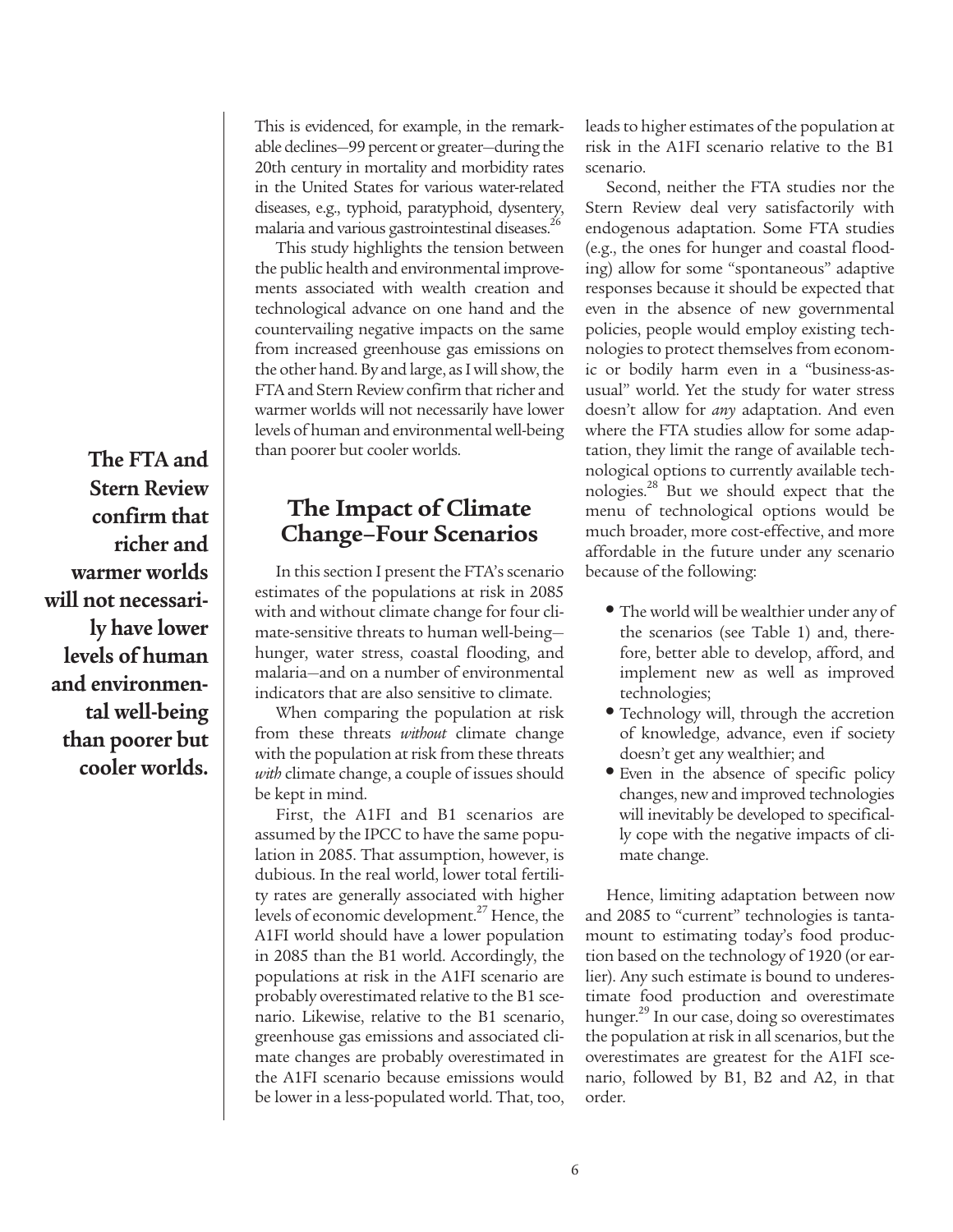### **Table 2 Population at Risk in 2085 for Hunger**

|                     |                 | Population at Risk in the<br>Absence of Climate Change |                 | Additional Population at<br>Risk Because of Climate Change |                 | <b>Total Population</b><br>at Risk |
|---------------------|-----------------|--------------------------------------------------------|-----------------|------------------------------------------------------------|-----------------|------------------------------------|
| <b>Units</b>        | <b>Millions</b> | Percentage of<br>Global Population                     | <b>Millions</b> | Percentage of<br>Global Population                         | <b>Millions</b> | Percentage of<br>Global Population |
| Baseline 1990       | 798 to 872      | 15.1 to 16.5                                           |                 |                                                            | 798 to 872      | 15.1 to 16.5                       |
| A1FI 2085           | 105             | 1.3                                                    | 28              | 0.4                                                        | 133             | 1.7                                |
| A <sub>2</sub> 2085 | 767             | 5.4                                                    | $-28$ to $-9$   | $-0.2$ to $-0.1$                                           | 739 to 758      | 5.2 to 5.3                         |
| B <sub>2</sub> 2085 | 233             | 2.3                                                    | $-11$ to 5.0    | $-0.1$ to 0.05                                             | 222 to 238      | 2.2 to 2.3                         |
| B1 2085             | 90              | 1.1                                                    | 10              | 0.1                                                        | 100             | 1.3                                |

Source: M. L. Parry et al., "Effects of Climate Change on Global Food Production under SRES Emissions and Socio-Economic Scenarios," *Global Environmental Change* 14, no. 1 (2004): 53–67.

#### **Hunger**

The FTA's estimates of population at risk for hunger in 2085 both with and without climate change for the various scenarios are shown in Table 2. These estimates, which assume  $CO<sub>2</sub>$  fertilization in the event of climate change, show that under every scenario the world will be better off in 2085 with respect to hunger than it was in 1990 despite any increase in population.

There are three conclusions that one can draw from Table 2:

- The cooler scenarios (B2 and B1) do not yield markedly less hunger than the hottest scenario (A1FI). The hottest scenario actually yields less hunger than two of three cooler scenarios. But for the FTA's systematic overestimates of the populations at risk of hunger in the A1FI world relative to the B1 world, the A1FI scenario might have resulted in the lowest overall levels of hunger with or without climate change.
- For some scenarios (A2 and, possibly, B2), climate change might, in fact, reduce the incidence of hunger at least through 2085.
- For each scenario, the additional population at risk from hunger because of climate change alone is smaller than the population at risk from hunger without climate change. Through 2085 at least,

the impact of climate change is secondary to the impact of other factors.

The estimates in Table 2 are based on the assumption that atmospheric  $CO<sub>2</sub>$  will improve crop yields. If that does not prove to be the case, then climate change would increase the total population at risk under all scenarios. Even so, the additional population at risk of hunger due to climate change would still be less than the population at risk of hunger without climate change in all but the A1FI scenario.<sup>30</sup> But such outcomes are unlikely because the probability that direct  $CO<sub>2</sub>$  effects on crop growth are zero or negative is slight, particularly since future societies, especially the A1FI society, should have a greater capacity to adapt.

The Stern Review argues, based on a study by Long et al., that the beneficial effect of carbon fertilization has been overestimated.<sup>31</sup> Accordingly, it uses the results from FTA's hunger study that assumes "no fertilization." But in fact, Long et al. estimate that the  $CO<sub>2</sub>$ fertilization effect could be a third to half as large in areas where insufficient nitrogen is applied or if crops are not well-watered, not zero.<sup>32</sup> Even so, a peer-reviewed paper that evaluated the Long et al. study found that their analysis was "incorrect, being based in part on technical inconsistencies and [lacks] statistical significance."<sup>33</sup>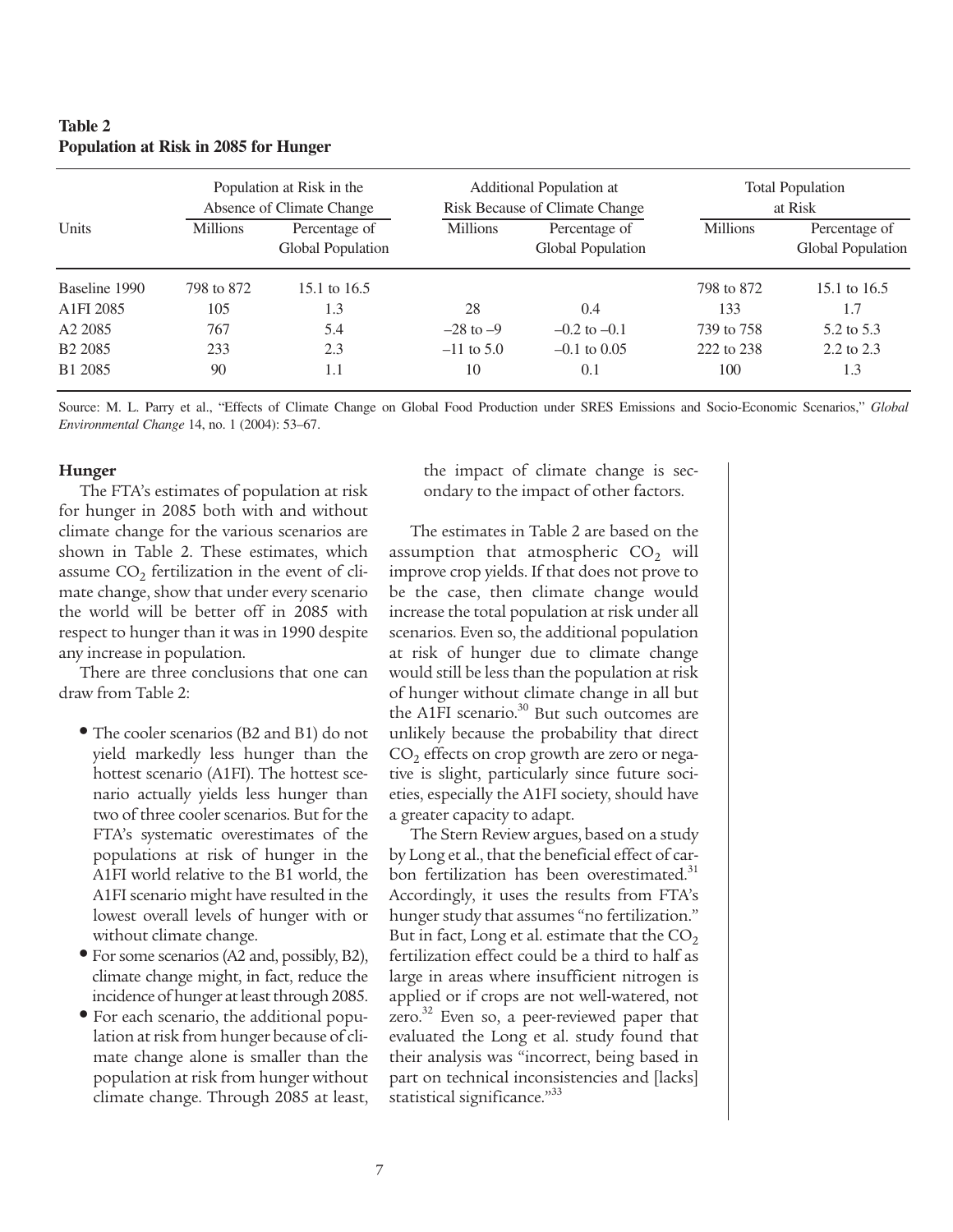| Table 3                                            |
|----------------------------------------------------|
| <b>Population at Risk in 2085 for Water Stress</b> |

|                     |                 | Population at Risk in the<br>Absence of Climate Change |                 | Additional Population at<br>Risk Because of Climate Change |                 | <b>Total Population</b><br>at Risk |
|---------------------|-----------------|--------------------------------------------------------|-----------------|------------------------------------------------------------|-----------------|------------------------------------|
| Units               | <b>Millions</b> | Percentage of<br>Global Population                     | <b>Millions</b> | Percentage of<br>Global Population                         | <b>Millions</b> | Percentage of<br>Global Population |
| Baseline 1990       | 1,368           | 25.8                                                   |                 |                                                            | 1.368           | 25.8                               |
| A1FI 2085           | 2,859           | 36.2                                                   | $-1.192$        | $-15.1$                                                    | 1.667           | 21.1                               |
| A <sub>2</sub> 2085 | 8,066           | 56.8                                                   | $-2,100$ to 0   | $-14.8$ to 0                                               | 5,966 to 8,066  | 42.0 to $56.8$                     |
| B <sub>2</sub> 2085 | 4,530           | 44.4                                                   | $-937$ to 104   | $-9.2$ to 1.0                                              | 3,593 to 4,634  | 35.2 to 45.4                       |
| B1 2085             | 2,859           | 36.2                                                   | $-634$          | $-8.0$                                                     | 2,225           | 28.2                               |

Source: N. W. Arnell, "Climate Change and Global Water Resources: SRES Emissions and Socio-Economic Scenarios," *Global Environmental Change* 14, no. 1 (2004): p. 41, Table 8.

> Moreover, the Long et al. study justified its low estimate of the fertilization effect by arguing that nitrogen usage per hectare is lower in the developing world than in the Organization for Economic Cooperation and Development. Although that might be true today, increased use of nitrogen is precisely the kind of adaptation that would become more affordable in the future as countries, even developing countries, become wealthier. Indeed, this is one of the autonomous adaptations allowed under the FTA study.<sup>34</sup> In addition, the development of crops that would be drought-resistant and/or utilize nitrogen more efficiently is among the more active areas of crop research.<sup>35</sup>

> While the contribution of climate change to the total population at risk from hunger in 2085 seems large (21 percent), it results from a small (2 percent) warming-related drop in future global food production between 1990 and 2085.<sup>36</sup> In other words, unmitigated warming would reduce the annual growth in food productivity from 0.84 percent per year to 0.82 percent per year. This suggests two things. First, a small decline in the rate of productivity growth—perhaps "forced" by the assumption that no new technologies will develop autonomously to adapt to climate change—would lead to disproportionately large effects in terms of the population at risk from hunger.<sup>37</sup> Second, a small boost in annual productivity of the food and agricultural

sector could go a long way toward ensuring that hunger does not increase in the future.

Finally, the estimates provided in Table 2 indicate that in order to compare the consequences of various scenarios, it is insufficient to examine only the impacts of climate change. One should also look at the total level of hunger. Otherwise, based merely on an examination of the population at risk from climate change alone, one could conclude, erroneously, that, with respect to hunger, A2 is the best of the four worlds examined. But, based on either the total population at risk or the proportion of the global population at risk, A2 would be the worst of the four scenarios for hunger. This also illustrates that efforts focused on minimizing the consequences of climate change to the exclusion of other societal objectives might actually reduce overall human welfare.

#### **Water Stress**

The FTA's estimates of the population at risk for water stress in 2085 with and without climate change are shown for each scenario in Table  $3^{38}$  A population is deemed to be at risk if available water supplies fall below  $1,000 \text{ m}^3$ per capita per year. The populations at risk in Table 3 reflect the fact that, because of climate change, some populations will move in and out of the water stressed category.

Table 3 clearly demonstrates that the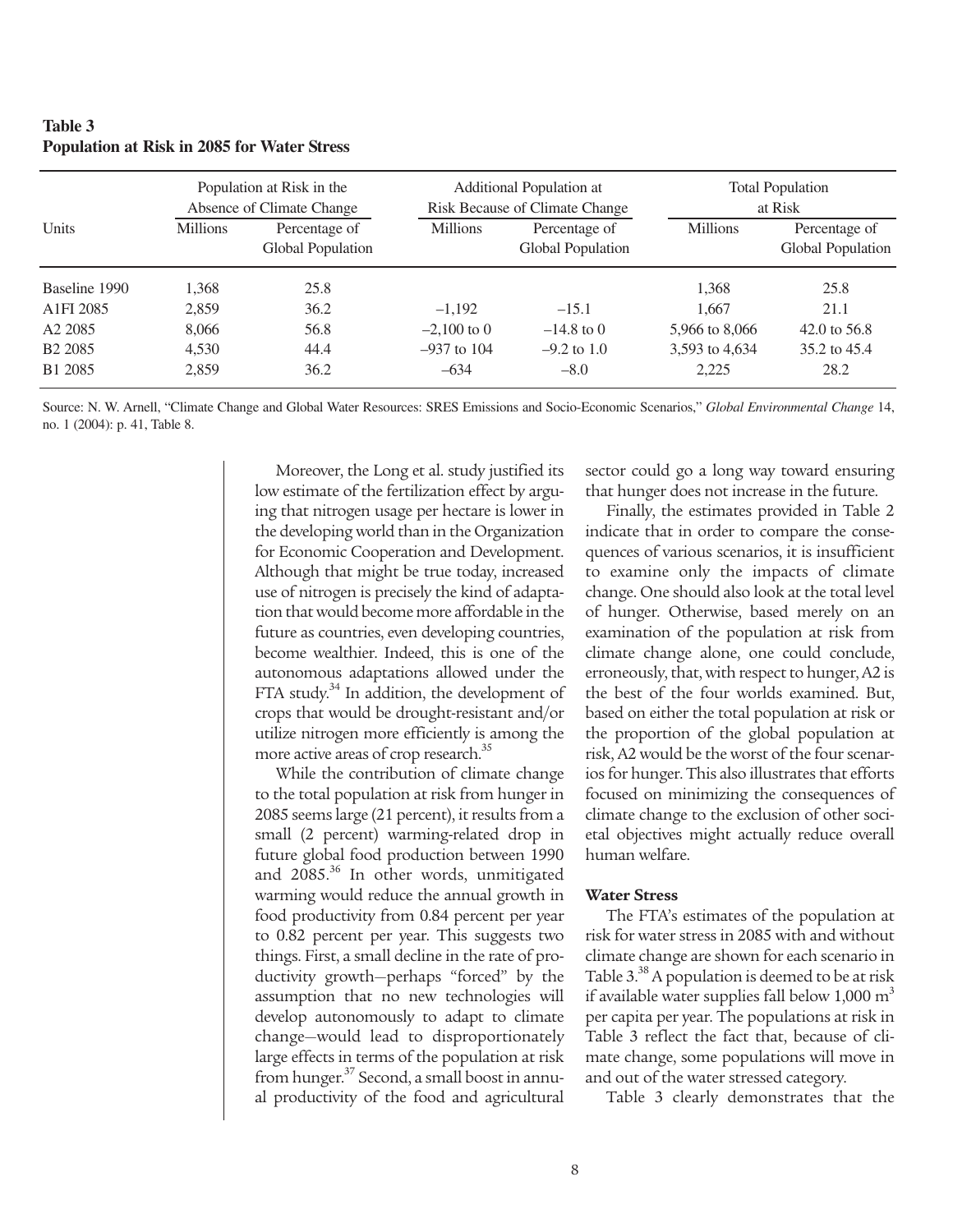### **Table 4 Population at Risk in 2085 for Coastal Flooding**

|                     |                   | Population at Risk in the<br>Absence of Climate Change |                 | Additional Population at<br>Risk Because of Climate Change |                 | <b>Total Population</b><br>at Risk |
|---------------------|-------------------|--------------------------------------------------------|-----------------|------------------------------------------------------------|-----------------|------------------------------------|
| <b>Units</b>        | <b>Millions</b>   | Percentage of<br>Global Population                     | <b>Millions</b> | Percentage of<br>Global Population                         | <b>Millions</b> | Percentage of<br>Global Population |
| Baseline 1990       | 10                | 0.2                                                    |                 |                                                            | 10              | 0.2                                |
| A1FI 2085           | $1 \text{ to } 3$ | $\theta$                                               | $10$ to $42$    | $0.1 \text{ to } 0.5$                                      | 11 to $45$      | $0.1 \text{ to } 0.6$              |
| A <sub>2</sub> 2085 | 30 to 74          | $0.2 \text{ to } 0.5$                                  | 50 to 277       | $0.4 \text{ to } 2.0$                                      | 80 to 351       | $0.6 \text{ to } 2.5$              |
| B <sub>2</sub> 2085 | 5 to 35           | 0 to $0.3$                                             | 27 to 66        | $0.3 \text{ to } 0.6$                                      | 32 to 101       | $0.3 \text{ to } 1.0$              |
| B1 2085             | $2$ to 5          | $0$ to $0.1$                                           | 3 to 34         | 0 to $0.5$                                                 | 5 to 39         | 0 to $0.5$                         |

Source: R. J. Nicholls, "Coastal Flooding and Wetland Loss in the 21st Century: Changes under the SRES Climate and Socio-Economic Scenarios," *Global Environmental Change* 14, no. 1 (2004).

warmest (and richest) scenario has the least total water stress.

This is all the more striking given that the calculations informing Table 3 assume zero adaptation despite the ready availability of time-tested adaptive responses on both the supply and demand side (e.g., water storage facilities to augment water supplies during drier periods, or water pricing and other conservation measures).<sup>39</sup> Thus it overestimates the populations at risk in all scenarios. These overestimates, however, are greatest for the A1FI (richest) scenario and lowest for the A2 (poorest) scenario. Although the ranking among the scenarios would not change, the differences in the populations at risk between the various scenarios would have been magnified had adaptation been considered.

### **Coastal Flooding**

The FTA's estimates of the population at risk for coastal flooding with and without any climate change between 1990 and 2085 are shown in Table 4. Note that sea level will rise relative to the land not only because of climate change but also because the land may subside for a variety of reasons not related to climate change (e.g., extraction of water, gas, or oil under the coastline). In this table, population at risk is measured by the average number of people who would experience coastal flooding

by a storm surge in 2085 with and without climate change, assuming that populations would be attracted preferentially to the coast and that some adaptations would occur with a 30-year lag time. $40$  The low and high end of the ranges for populations at risk for each entry in Table 4 assume low and high subsidence due to non-climate-change-related human causes, respectively.

The main conclusion one draws from Table 4 is that the warmest and richest scenario (A1FI) produces only slightly larger coastal flooding damages than the coolest scenario (B1). This conclusion is at least partially due to the fact that although the calculations in Table 4 make a creditable effort to incorporate improvements in adaptive capacity due to increasing wealth, some of the underlying assumptions are questionable.

For instance, the scenarios in Table 4 allow societies to implement measures to reduce the risk of coastal flooding in response to 1990 surge conditions, but ignore such changes due to subsequent sea level rise.<sup>41</sup> But one would expect that whenever any measures are implemented, society would consider the latest available data and information on the surge situation at the time the measures are initiated. That is, if the measure is initiated in, say, 2050, the measure's design would at least consider sea level *and* sea level trends as of 2050, rather than merely the 1990 level.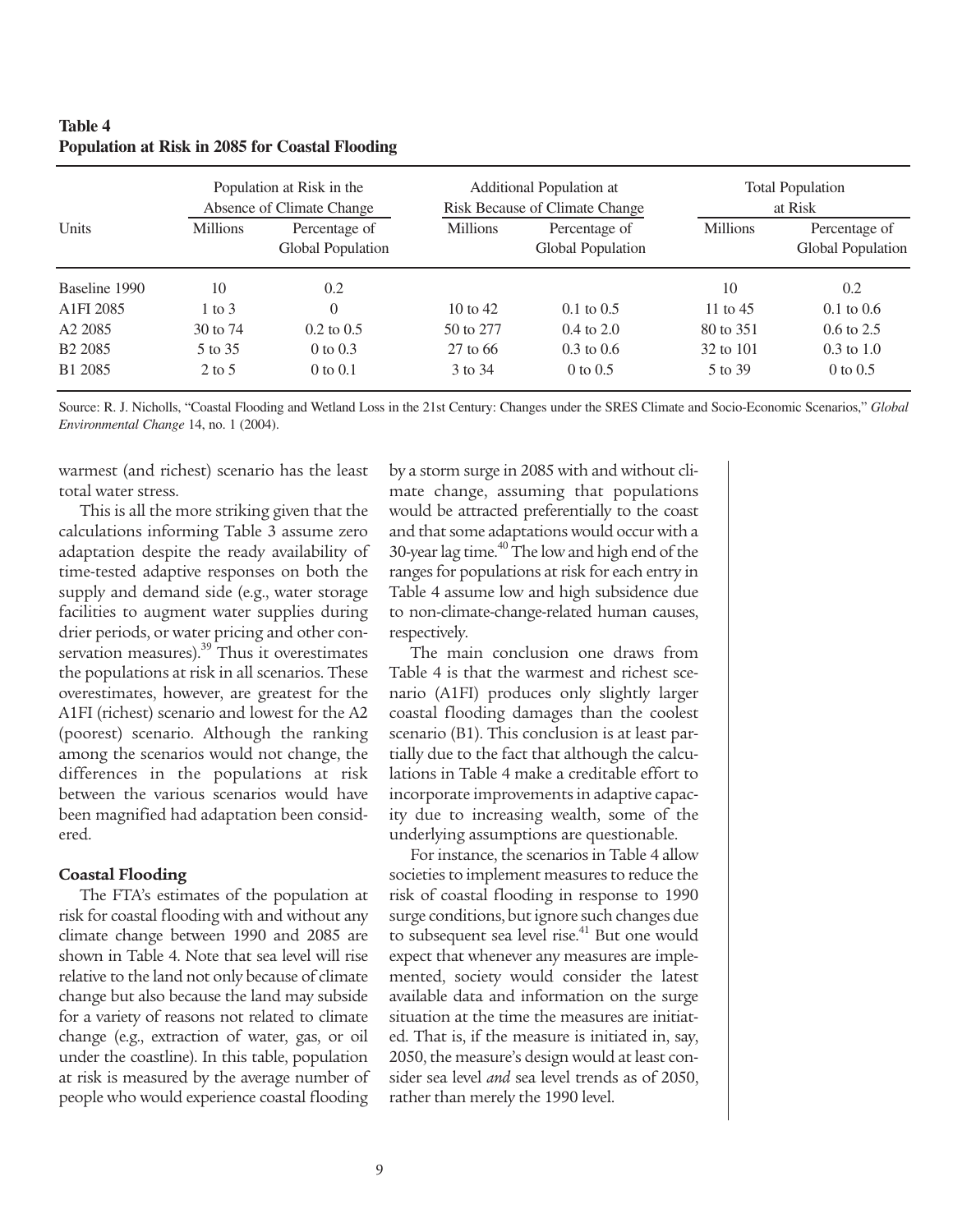The calculations also allow for a constant lag time between sea level rise and initiating protection. But one should expect that if sea level continues to rise, the lag between upgrading protection standards and higher GDP per capita will be reduced over time. Moreover, it is conceivable that the richer a society is, the faster the adaptation. In fact, if data confirms that trends in sea level rise are robust, it is possible that protective measures may be taken in advance, i.e., the lag times may even become negative, even in a "business-as-usual" world.

In addition, these calculations do not allow for any deceleration in the preferential migration of the population to coastal areas, which is not unlikely if coastal flooding becomes more frequent and costly. Alternatively, if migration to the coasts continues unabated, a country's expenditures on coastal protection might increase because its coastal population increases relative to its total population.

Finally, the scenarios used in Table 4 assume that subsidence is more likely under the A1FI world than the B1 and B2 worlds. That assumption contradicts real world experience which indicates that once richer countries are convinced of a problem, whether environment or health related, they generally respond quicker to remedy the problem, spend more, and have greater environmental protection than poorer ones, especially at the high levels of development that, as indicated in Table 1, are projected to exist virtually everywhere later this century under all of the IPCC scenarios. $42$ Hence, one should expect that the richest (A1FI) world would spend more and be better protected from subsidence than would the B1 (and A1 and B2) worlds.

#### **Malaria**

The study used in the FTA's analysis for malaria provides estimates for changes in global population at risk due to climate change, but not for populations at risk in the absence of climate change.<sup>43</sup> As we saw in Table 2, the scenario with the highest population at risk due to climate change does not always have the highest total population at risk, and the latter is a more relevant measure of human well-being. Thus, the published analysis doesn't allow us to determine whether the contributions to malaria would be dominated by climate change or other factors.<sup>44</sup> Nor does it tell us whether well-being (as measured by the total population at risk for malaria) would be greater in a richer-but-warmer world compared to poorer-but-cooler worlds.

In order to answer these questions, I will use the results of an earlier version of the FTA of the global impact of climate change.<sup>45</sup> That earlier analysis used a "business-as-usual" scenario—the so-called IS92a scenario—developed for the 1995 IPCC impact assessment. It neither included any additional greenhouse gas controls nor allowed for any adaptation. Under that scenario, the global population and average GDP per capita in 2085 were projected at 10.7 billion and \$17,700 (in 1990 \$U.S.).<sup>46</sup> The UK Meteorological Office's HadCM2 model projected that under this scenario, average global temperature would increase by 3.2°C between 1990 and 2085, which approximates the temperature increase using HadCM3 under the A2 scenario.<sup>47</sup>

That study's results for malaria are summarized in Table 5. The study indicates that the global population at risk of malaria transmission in the absence of climate change would double from 4,410 million in 1990 to 8,820 million in 2085, while the additional population at risk due to climate change in 2085 would be between 256 million and 323 million. In other words, climate change would contribute only a small portion (no greater than 3.5 percent) of the total population at risk for malaria in 2085.48

Note that the current range of malaria is dictated less by climate than by human adaptability. Despite any global warming that might have occurred so far, malaria has been eradicated in richer countries, although it was once prevalent there in earlier centuries, and it sometimes extended into Canada and as far north as the Arctic Circle.<sup>49</sup> This is because wealthier societies have better nutrition, better general health, and greater access to public health measures and technologies targeted at

**Efforts focused on minimizing the consequences of climate change to the exclusion of other societal objectives might actually reduce overall human welfare.**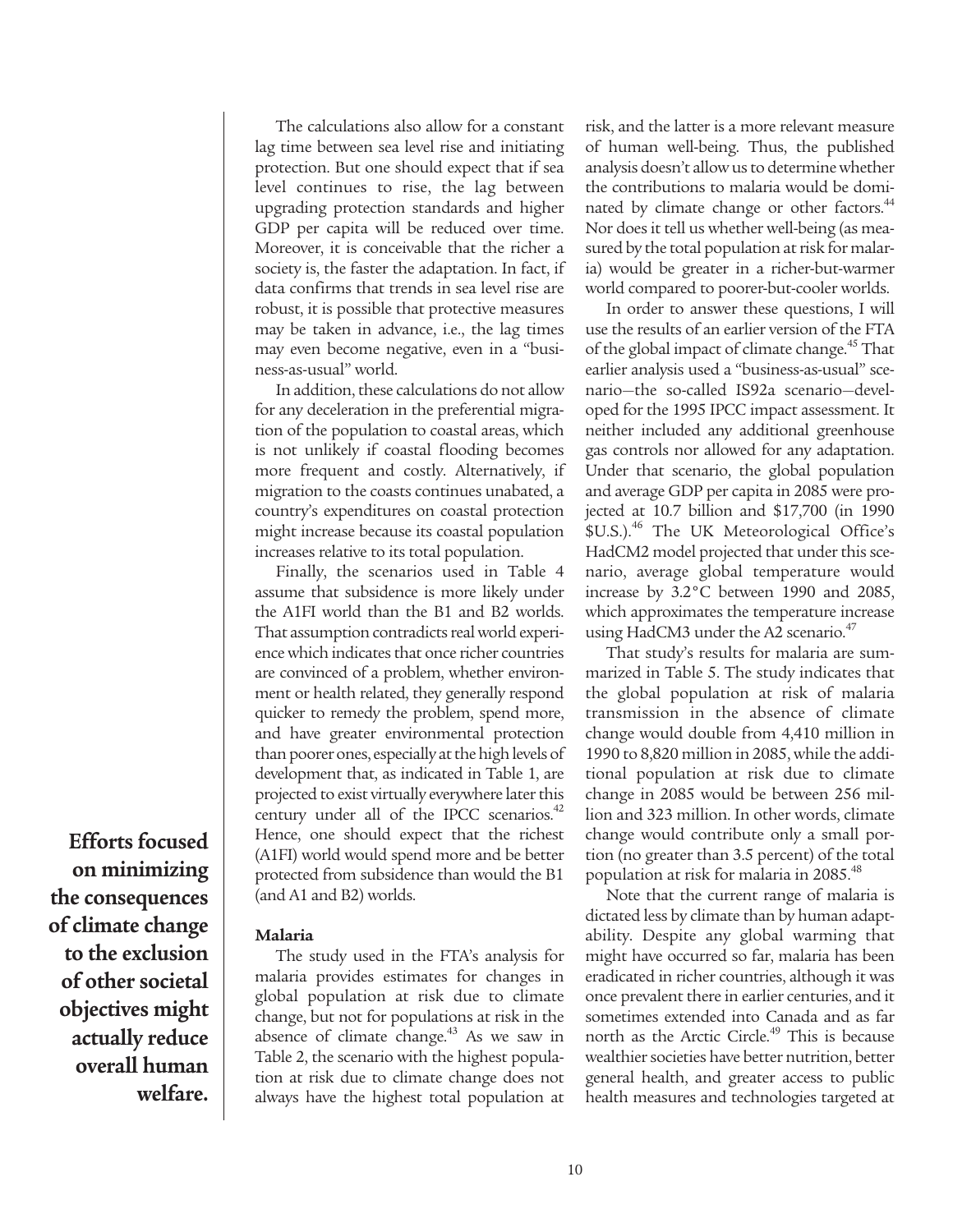| Table 5<br>Population at Risk in 2085 for Malaria (millions)                                                   |               |                     |
|----------------------------------------------------------------------------------------------------------------|---------------|---------------------|
|                                                                                                                | Baseline 1990 | 2085                |
| Population at risk in the absence of climate change<br>Additional population at risk because of climate change | 4.410         | 8.820<br>256 to 323 |
| Total population at risk                                                                                       | 4.410         | 9,076 to 9,143      |

Source: N. W. Arnell et al., "The Consequences of CO<sub>2</sub> Stabilization for the Impacts of Climate Change," *Climate Change* 53 (2002): 413–46.

controlling diseases in general and malaria in particular. In other words, today's wealthier and more technologically advanced societies have greater adaptive capacity, and that is manifested in the current geographic distribution of malaria prevalence around the globe.<sup>50</sup>

The fact that malaria is a significant health risk only in the poorest of countries reaffirms the importance of incorporating adaptive capacity—and changes in future adaptive capacity due to economic growth and technological change—into impact assessments. In fact, analysis suggests that malaria is functionally eliminated in a society whose annual per capita income reaches  $$3,100$ .<sup>51</sup> But as shown in Table 1, even under the poorest (A2) scenario, the average GDP per capita for developing countries is projected to be \$11,000. Hence, few, if any, countries ought to be below the \$3,100 threshold in 2085. Moreover, given the rapid expansion in our knowledge of diseases and development of the institutions devoted to health and medical research, the \$3,100 threshold will almost certainly drop in the next several decades as public health measures and technologies continue to improve and become more cost-effective.

## **Ecological Changes in 2085–2100**

Thus far, we've examined the impact of climate change on human well-being. But climate change will also affect global ecology. In particular, climate change will have an impact on the terrestrial biosphere's ability to remove

carbon from the atmosphere (i.e., "sink" carbon in the biosphere), the expanse of cropland (a crude measure of the amount of habitat converted to agricultural uses, which is perhaps the single largest threat to global terrestrial biodiversity), $52$  and the expanse of coastal wetlands.

Table 6, derived from the FTA, summarizes the impact that warming might have on these ecological indicators in each of the four scenarios discussed thus far.

Under each scenario, net carbon sink capacity is higher in 2100 relative to 1990 because the positive effect of carbon fertilization will not have been offset by the negative effects of higher temperatures during that period. Sink capacities under the warmest scenarios (A1FI and A2) are approximately the same in 2100, and greater than the sink strengths under the cooler scenarios (B1 and B2).

Partly for the same reason and also because of its low population, the amount of cropland is lowest for the A1FI world, followed by the B1 and B2 worlds. (Cropland estimates were not provided for the A2 scenario). Thus, through the foreseeable future, the A1FI scenario would have the least habitat loss and, therefore, pose the smallest risk to terrestrial biodiversity, while the cooler scenarios would have the highest habitat losses.

Regarding the loss of coastal wetlands, estimated losses due to sea level rise for each scenario are substantial. But the contribution of climate change to total losses in 2085 is smaller than losses due to subsidence from other manmade causes. $53$  Table 6 shows that total

**Malaria is functionally eliminated in a society whose annual per capita income reaches \$3,100.**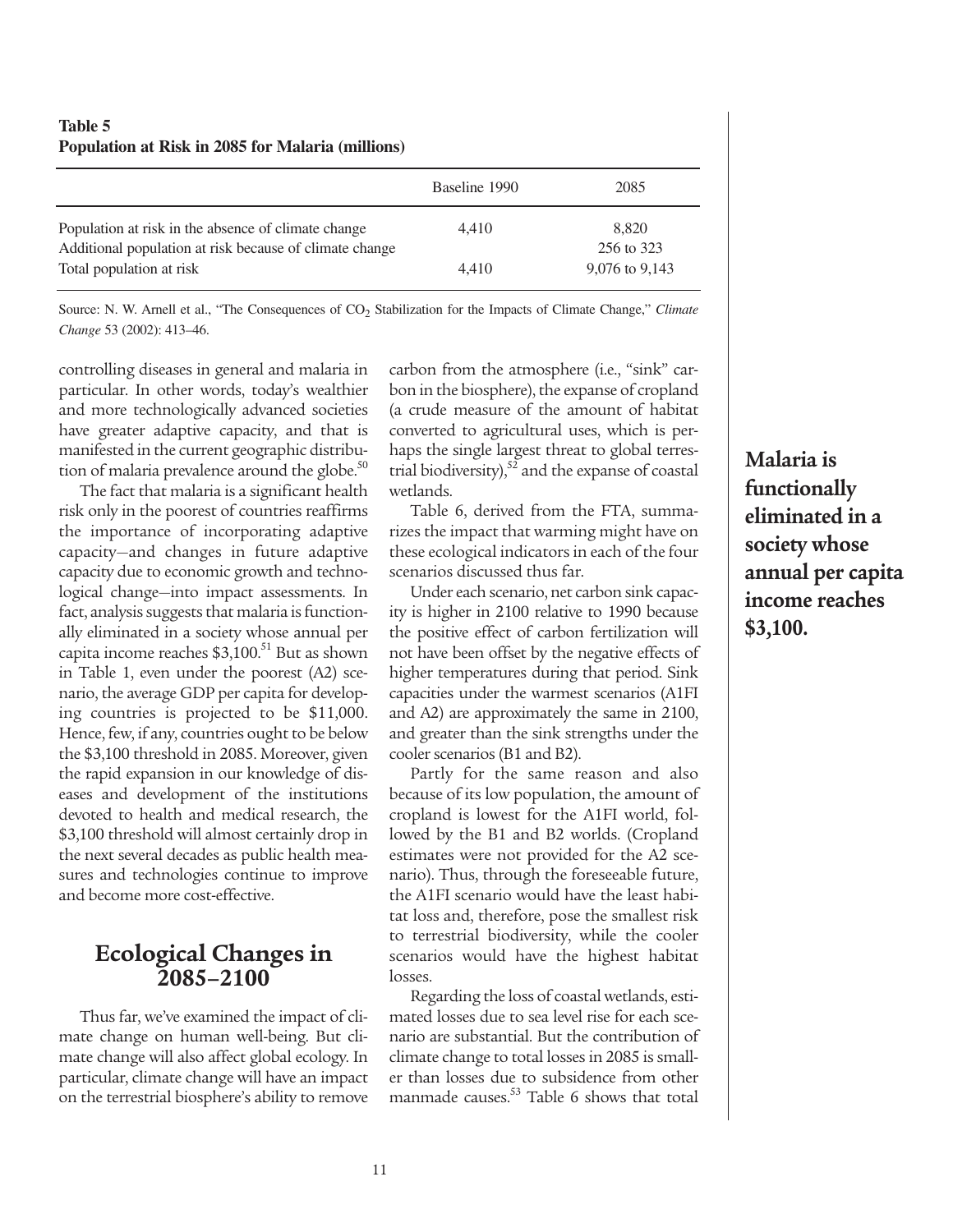### **Table 6 Ecological Indicators**

| Indicator                             | Unit of<br><b>Measurement</b> | <b>Base</b><br>1990 | A1FI      | A <sub>2</sub> | B <sub>2</sub> | B <sub>1</sub> |
|---------------------------------------|-------------------------------|---------------------|-----------|----------------|----------------|----------------|
| $CO2$ concentration (in 2100)         | ppm                           | 353                 | 970       | 856            | 621            | 549            |
| Net carbon sink capacity with         |                               |                     |           |                |                |                |
| climate change (in 2100)              | PgC/yr                        | 0.7                 | 5.8       | 5.9            | 3.1            | 2.4            |
| Area of cropland with climate change  | % of global                   |                     |           |                |                |                |
| (in 2100)                             | land area                     | 11.6                | 5.0       | <b>NA</b>      | 13.7           | 7.8            |
| Losses of coastal wetlands due to sea | $\%$ of                       |                     |           |                |                |                |
| level rise alone $(1990-2085)$        | current area                  |                     | $5 - 20$  | $3 - 14$       | $3 - 15$       | $4 - 16$       |
| Losses of coastal wetlands due        | $\%$ of                       |                     |           |                |                |                |
| to other causes $(1990-2085)$         | current area                  |                     | $32 - 62$ | $32 - 62$      | $11 - 32$      | $11 - 32$      |
| Combined losses of coastal            | $\%$ of                       |                     |           |                |                |                |
| wetlands (1990–2085)                  | current area                  |                     | $35 - 70$ | $35 - 68$      | 14–42          | 14–42.         |

Sources: Nigel W. Arnell et al., "The Consequences of CO<sub>2</sub> Stabilization"; Indur M. Goklany and David A. King, "Climate Change and Malaria," Letter, *Science* 306 (2004); Robert J. Nicholls, "Coastal Flooding and Wetland Loss in the 21st Century: Changes under the SRES Climate and Socio-Economic Scenarios," *Global Environmental Change* 14, no. 1, (2004): 69–86; and P. E. Levy et al., "Modeling the Impact of Future Changes in Climate, CO<sub>2</sub> Concentration and Land Use on Natural Ecosystems and the Terrestrial Carbon Sink," *Global Environmental Change* 14, no. 1 (2004): 21–30.

wetland losses are much higher for the A1FI scenario than for the B1 and B2 scenarios, but this is due mainly to the assumption that under A1FI, societies would take fewer or less effective measures to alleviate non-climatechange-related subsidence which, as noted, is suspect.<sup>54</sup>

# **Is Climate Change the Most Important Environmental Problem for the Foreseeable Future?**

A review paper in *Nature* claims that global warming may have been responsible for about 0.17 million deaths worldwide in 2000.<sup>55</sup> This estimate is based on an analysis which was put out under the auspices of the World Health Organization. However, the authors of that analysis acknowledge that

climate change occurs against a background of substantial natural climate variability, and its health effects are confounded by simultaneous changes in many other influences on population health. . . . Empirical observation of the health consequences of longterm climate change, followed by formulation, testing and then modification of hypotheses, would therefore require long time-series (probably several decades) of careful monitoring. *While this process may accord with the canons of empirical science, it would not provide the timely information needed to inform current policy decisions on GHG emission abatement, so as to offset possible health consequences in the future*. 56

In other words, the 0.17 million estimate should be viewed with skepticism since science was admittedly sacrificed in hot pursuit of a predetermined policy objective. But, absent serendipity, one cannot base sound policy on poor science.

Nevertheless, for the purposes of this paper, I will accept this problematic estimate

**One cannot base sound policy on poor science.**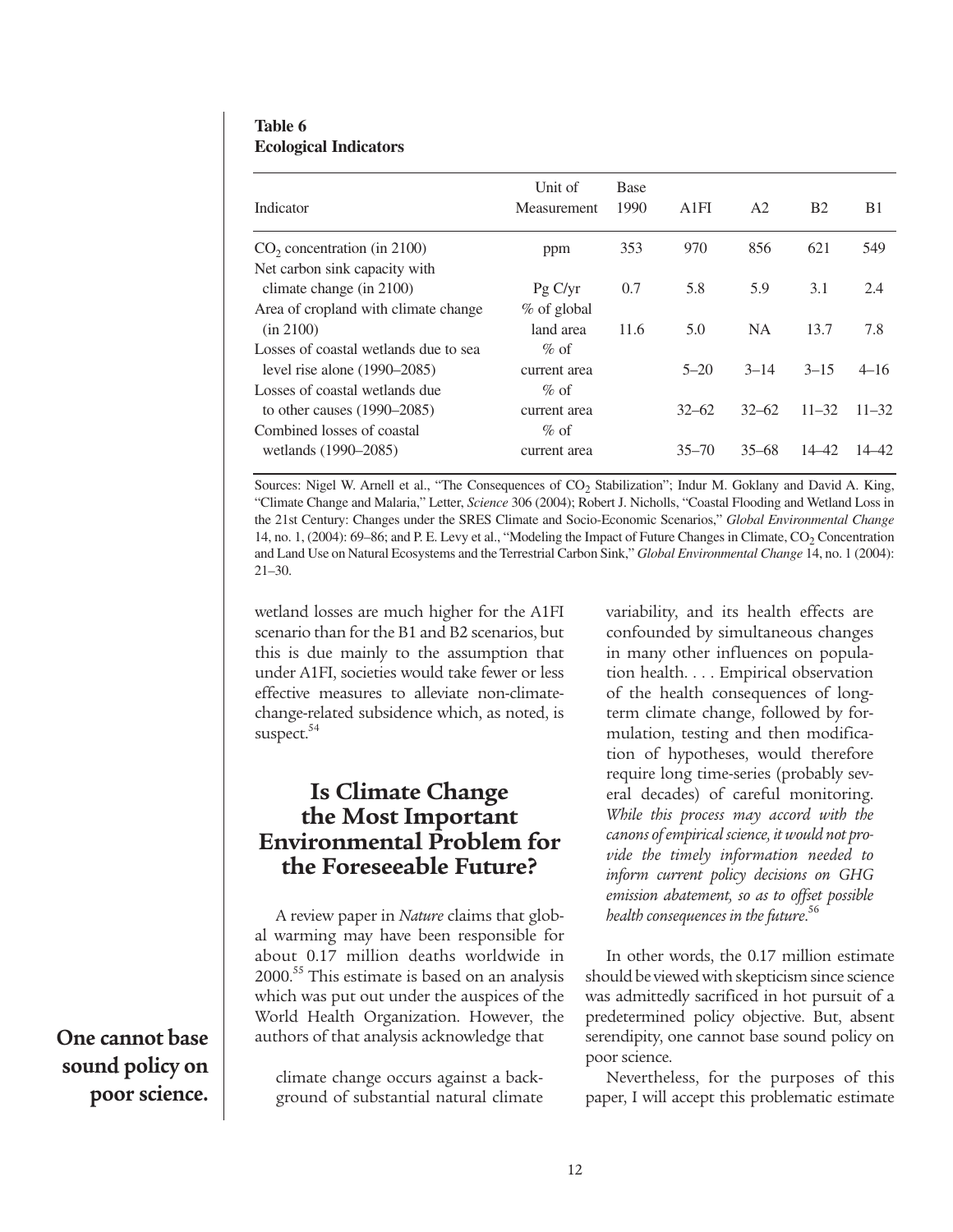at face value. An annual death rate of 0.17 million would constitute 0.28 percent of global mortality.57 Data from the WHO, however, indicates that climate change doesn't even make the top 10 global health risk factors related to food, nutrition, and environmental and occupational exposure. Specifically, the WHO attributes

- 1.12 million deaths in 2001 to malaria;
- 3.24 million deaths to malnutrition;<sup>58</sup>
- 1.73 million deaths to unsafe water, inadequate sanitation, and hygiene;
- 1.62 million deaths to indoor air pollution from indoor heating and cooking with wood, coal, and dung;
- 0.8 million deaths to urban air pollution; and
- 0.23 million deaths to lead exposure.<sup>59</sup>

Climate change is clearly not the most important environmental, let alone public health, problem facing the world today.

Is it possible that in the foreseeable future, the impact of climate change on public health could outweigh that of other factors? To shed light on that question, let's translate the populations at risk in Tables 2, 4 and 5 for hunger, coastal flooding, and malaria into "ball park" estimates for mortality assuming (1) that the mortality scales linearly with populations at risk between 1990 and 2085, and (2) that there has been no change in mortality for these threats between 1990 and  $2001.^{60}$ 

Because Table 5 for malaria only has information regarding the IS92a scenario, additional assumptions are necessary to derive mortality for each of the four standard scenarios. Specifically, with respect to malaria, mortality estimates for each of the four IPCC scenarios are derived by assuming that (1) in the absence of climate change, population at risk scales linearly with the global population in 2085 under each scenario, and (2) the ratio of the additional population at risk due to climate change to the population at risk absent climate change varies with the square of the ratio of the global temperature change.<sup>61</sup>

Note that the methodology used to trans-

late populations at risk into mortality probably overestimates the latter because it doesn't allow for increases in adaptive capacity due to both economic development and technological progress (or time). However, this would be consistent with the methodologies used in the impacts assessments in that they don't account for either new technologies for combatting hunger or increasing wealth and new technologies for treating malaria. In any case, both mortality without climate change and the increase in mortality due to climate change alone should be overestimated to the same degree. Because impact analyses generally underestimate changes in adaptive capacity, mortality estimates are probably overestimated for each scenario, with larger overestimates for the wealthier scenarios.

Table 7 shows results for mortality without climate change, the increase in mortality due to climate change alone, and the sum of the two in 2085 for each scenario. In order to keep Table 7 simple, it shows only the mortality using the upper bound estimate for the population at risk under each scenario.

This table shows that *for each scenario*, the contribution of climate change to the total mortality burden from malaria, hunger, and coastal flooding is substantially smaller than that due to other factors. The former varies from 3.6 percent for the B2 scenario to 10.3 percent for the A1FI scenario. Thus, if climate change were halted at its 1990 level, it would reduce the mortality burden in 2085 from these three factors by no more than, for example, 10.3 percent for the warmest but wealthiest A1FI scenario, corresponding to 237,000 deaths out of a possible 2,304,000.

These results, in conjunction with those from Table 3 for populations at risk of water stress and Table 6 for ecological indicators, indicate that the effect of non-climatechange-related factors generally outweighs the effect of climate change with respect to either human or environmental well-being. Climate change is therefore unlikely to be the most important environmental problem confronting human or environmental wellbeing, at least through the foreseeable future.

**Climate change is unlikely to be the most important environmental problem confronting human or environmental well-being.**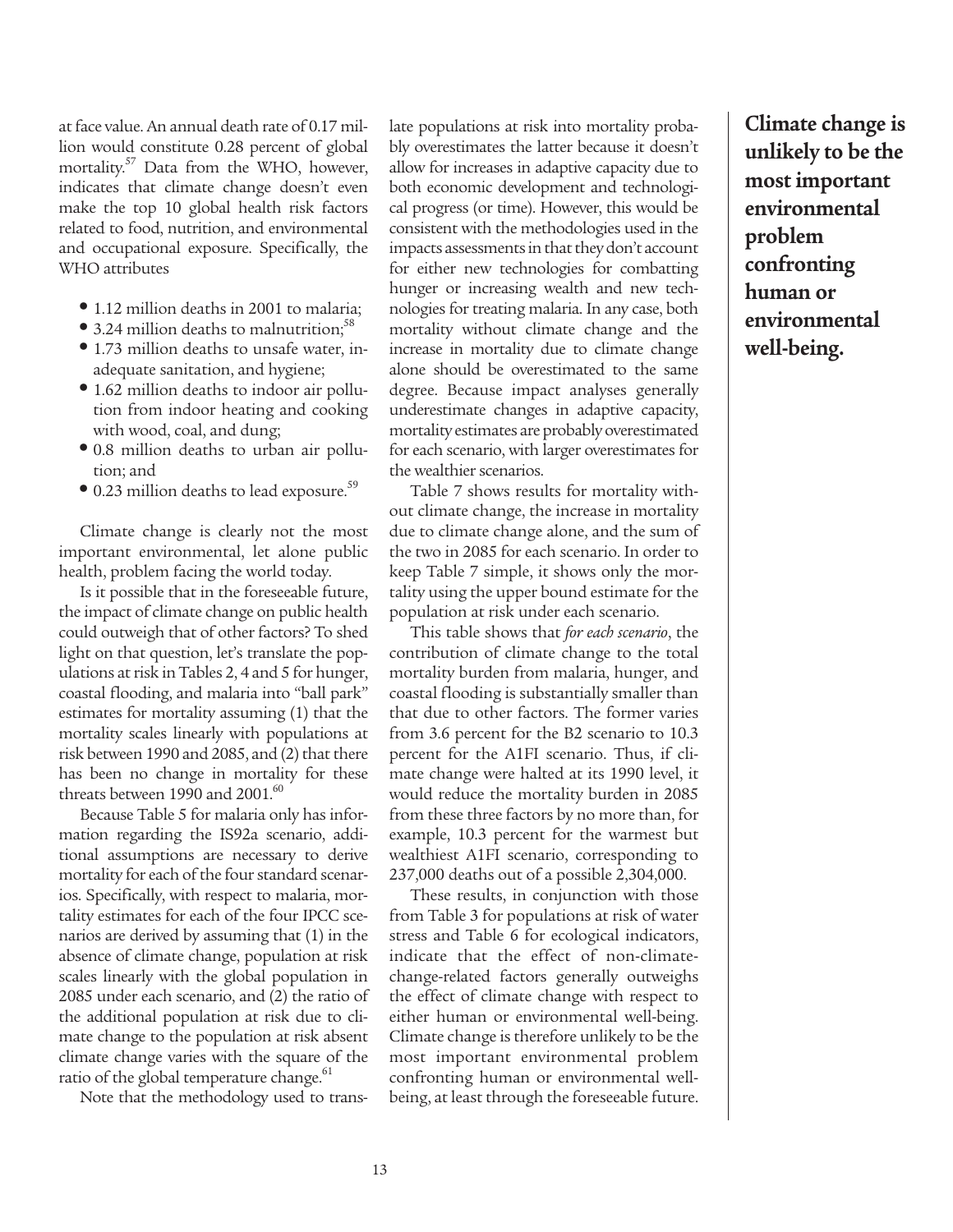|                                           | 1990<br><b>Baseline</b> | A1FI<br>2085 | A <sub>2</sub><br>2085 | <b>B2</b><br>2085 | B <sub>1</sub><br>2085 |
|-------------------------------------------|-------------------------|--------------|------------------------|-------------------|------------------------|
| Mortality in absence of climate change.   |                         |              |                        |                   |                        |
| Hunger                                    | 3,240                   | 407          | 2,976                  | 904               | 349                    |
| Coastal flooding                          | 8                       | 2            | 59                     | 28                | 4                      |
| Malaria                                   | 1,120                   | 1,657        | 2,977                  | 2,143             | 1,657                  |
| (Subtotal)                                | 4,368                   | 2,067        | 6,012                  | 3,075             | 2,010                  |
| Change in mortality due to climate change |                         |              |                        |                   |                        |
| Hunger                                    | 0                       | 109          | $-35$                  | 19                | 39                     |
| Coastal flooding                          | $\Omega$                | 42           | 222                    | 53                | 27                     |
| Malaria                                   | 0                       | 95           | 96                     | 44                | 26                     |
| (Subtotal)                                | 0                       | 237          | 282                    | 116               | 92                     |
| Total mortality                           | 4,368                   | 2,304        | 6,295                  | 3,191             | 2,102                  |

**Table 7 Deaths in 2085 Resulting from Hunger, Malaria, and Coastal Flooding (thousands)**

Sources: Tables 2, 4, and 5.

**Well-being in 2100 should, in the aggregate, be highest for the richest-butwarmest scenario and lowest for the poorest scenario.**

# **Are Richer and Warmer Worlds Worse Off Than Poorer but Cooler Worlds?**

Climate change will leave future generations poorer than they otherwise would have been absent climate change. But would net welfare necessarily be reduced below today's levels? To answer this question, I rely on the data produced by the Stern Review, which estimated that unmitigated climate change will reduce welfare by an amount equivalent to a reduction in consumption per capita of 5–20 percent "now and forever" if one accounts for market and nonmarket impacts and the risk of catastrophe. $62$  It also suggests that by the year 2200, the 95th percentile of the equivalent per capita GDP losses could rise to 35.2 percent.<sup>63</sup>

Table 8 uses the Stern Review to estimate net welfare per capita under each of the four scenarios. It provides estimates of welfare losses assuming unmitigated climate change and adjusts the GDP per capita in 2100 downward to account for those losses assuming that they would increase with the square of the average global temperature increase from 1990 to 2085 indicated in Table 1.

Table 8 indicates that, notwithstanding

the Stern Review's gross inflation of the adverse impacts of climate change, welfare should be higher in 2100 than it was in 1990. Remarkably, even after accounting for climate change, welfare in developing countries (on average) should be higher in 2100 than it was for developed countries in 1990 for all but the A2 scenario.

This calls into question arguments that present generations are morally bound to take aggressive actions now to mitigate climate change because future generations' well-being will otherwise be worse. Future generations will not only be better off, they should also have at their disposal better and more effective technologies to address not just climate change but any other sources of adversity.

Most striking, however, is the fact that well-being in 2100 should, in the aggregate, be highest for the richest-but-warmest (A1FI) scenario and lowest for the poorest (A2) scenario. This conclusion was reached despite the previously noted tendency of impact analyses to overestimate net adverse impacts, especially for wealthier societies.

If future well-being is measured by per capita income adjusted for welfare losses due to climate change, the surprising conclusion using the Stern Review's own estimates is that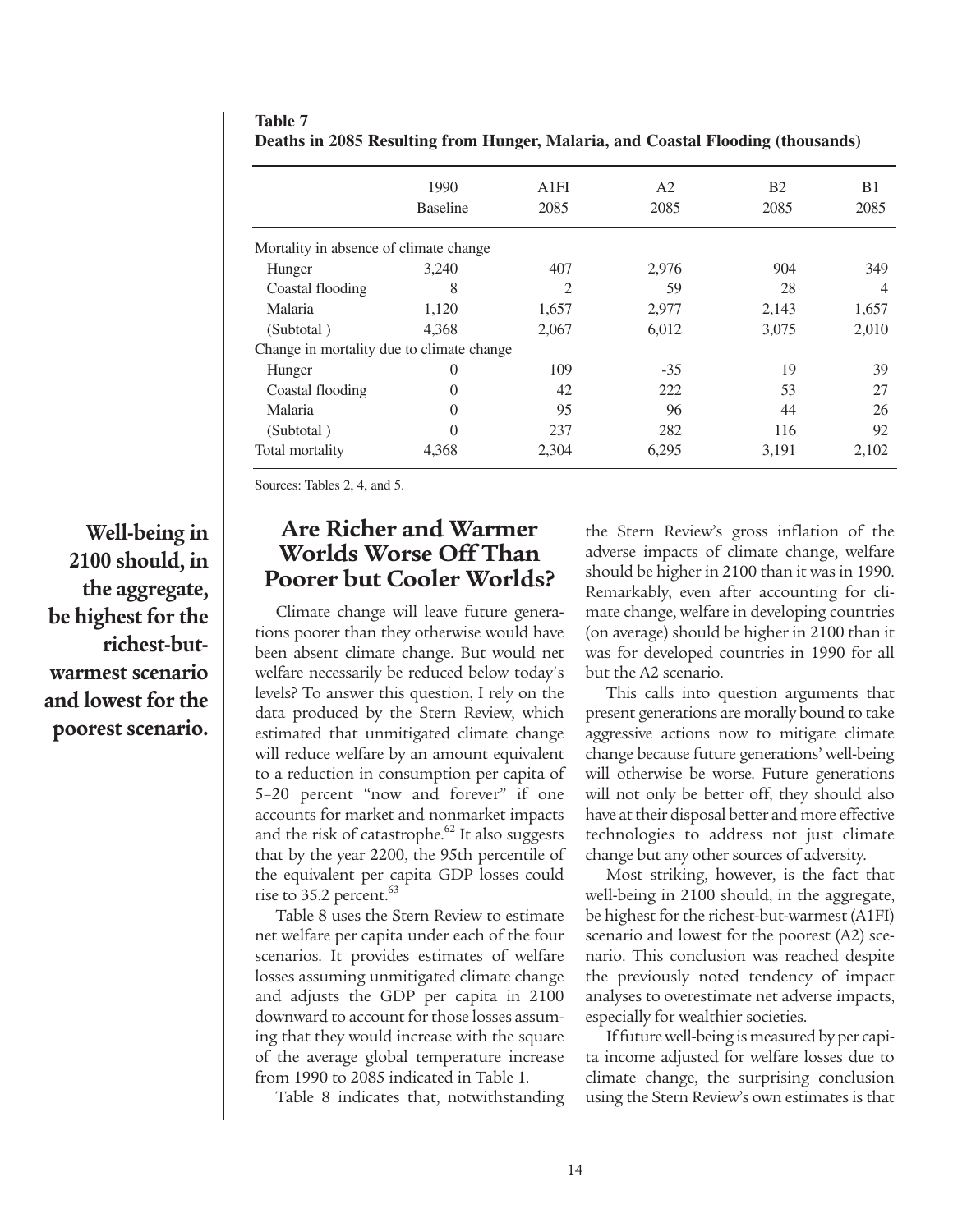|                                   | 1990     |                                 |                | 2100           |                |
|-----------------------------------|----------|---------------------------------|----------------|----------------|----------------|
|                                   | Actual   | A1FI                            | A <sub>2</sub> | B <sub>2</sub> | B <sub>1</sub> |
| Temperature increase              |          |                                 |                |                |                |
| in 2085 $\lceil \degree C \rceil$ |          | 4.0                             | 3.3            | 2.4            | 2.1            |
|                                   |          | <b>Developing Countries</b>     |                |                |                |
| GDP per capita,                   |          |                                 |                |                |                |
| no climate change                 | \$875    | \$66,500                        | \$11,000       | \$18,000       | \$40,200       |
| Maximum cost of                   |          |                                 |                |                |                |
| climate change*                   | $\Omega$ | \$23,408                        | \$2,635        | \$2,281        | \$3,900        |
| Net consumption per capita,       |          |                                 |                |                |                |
| with climate change               | \$875    | \$43,092                        | \$8,365        | \$15,719       | \$36,300       |
|                                   |          | <b>Industrialized Countries</b> |                |                |                |
| GDP per capita,                   |          |                                 |                |                |                |
| no climate change                 | \$14,500 | \$107,300                       | \$46,200       | \$54,400       | \$72,800       |
| Maximum cost of                   |          |                                 |                |                |                |
| climate change*                   | $\theta$ | \$37,770                        | \$11,069       | \$6,894        | \$7,063        |
| Net consumption per capita,       |          |                                 |                |                |                |
| with climate change               | \$14,500 | \$69,530                        | \$35,131       | \$47,506       | \$65,737       |
|                                   |          |                                 |                |                |                |

### **Table 8 GDP per Capita (in 1990 Dollars) for Developing and Industrialized Countries in 2100**

\* Assuming (a) climate change will reduce welfare by 35.2% for A1FI in 2100 (see text), (b) welfare losses vary with the square of the average global temperature change, and (c) the cost of climate change in 1990 is zero.

Sources: R. Warren et al. "Understanding the Regional Impacts of Climate Change," Tyndall Centre Working Paper no. 90, 2006, prepared for the Stern Review, http://www.tyndall.ac.uk/publications/working\_papers/twp90.pdf; N. W. Arnell, "Climate Change and Global Water Resources: SRES Emissions and Socio-Economic Scenarios," *Global Environmental Change* 14, no.1 (2004): pp. 31–52, World Bank, *World Development Indicators* (2006), and *Stern Review on The Economics of Climate Change*, 2006.

future generations will be better off in the richest but warmest world (A1FI) world. This suggests that, if protecting future well-being is the objective of public policy, governmental intervention to address climate change ought to be aimed at maximizing wealth creation, not minimizing  $CO<sub>2</sub>$  emissions.

# **Costs and Benefits of Mitigation and Adaptation**

In the near term, mitigation (that is, measures to reduce anthropogenic greenhouse gas concentrations) will have little or no impact on reducing the impacts of climate

change due to the inertia of the climate system. However, over time, mitigation will have a greater impact.

In Table 9, I show the impact of two mitigation scenarios on human mortality and habitat loss for three of the key scenarios examined thus far.<sup>64</sup> The two mitigation scenarios represent the two poles at either end of the spectrum in terms of stringency, namely, the Kyoto Protocol at the low end of effectiveness and cost and, at the high end, a scenario that would ensure no climate change beyond 1990 levels. These decreases, derived from Tables 3, 6, and 7, are shown relative to the unmitigated case, that is, no emission controls whatsoever.

**If protecting future well-being is the objective of public policy, governmental intervention to address climate change ought to be aimed at maximizing wealth creation, not minimizing** CO<sub>2</sub> emissions.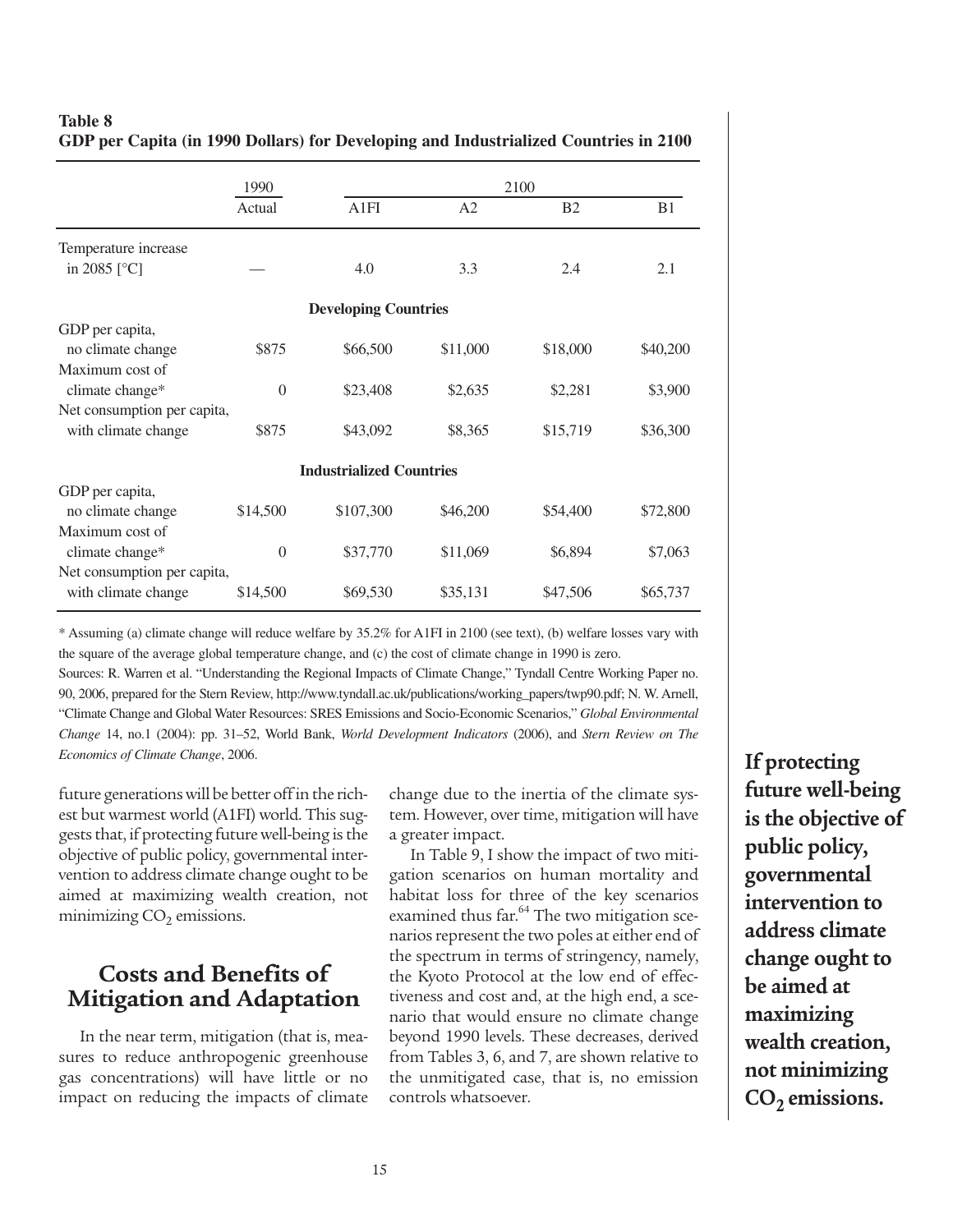|                            | Kyoto<br>Protocol | A1FI (richest-but-warmest)<br>No Climate<br>Change<br>after 1990 | Kyoto<br>Protocol | A <sub>2</sub> (poorest)<br>No Climate<br>Change<br>after 1990 | Kyoto<br>Protocol | B1 (coolest)<br>No Climate<br>Change<br>after 1990 |
|----------------------------|-------------------|------------------------------------------------------------------|-------------------|----------------------------------------------------------------|-------------------|----------------------------------------------------|
| Decline in mortality from  |                   |                                                                  |                   |                                                                |                   |                                                    |
| malaria, hunger and        |                   |                                                                  |                   |                                                                |                   |                                                    |
| coastal flooding (in       | 21                | 237                                                              | 51                | 282                                                            | 10                | 92                                                 |
| thousands)* in $2085$      | $(1\%)$           | $(10\%)$                                                         | $(1\%)$           | (4%)                                                           | $(0\%)$           | $(4\%)$                                            |
| Decline in population at   |                   |                                                                  |                   |                                                                |                   |                                                    |
| risk from water stress (in | $-83$             | $-1,192$                                                         |                   |                                                                | $-44$             | $-234$                                             |
| millions) $*$ in 2085      | $(-5%)$           | $(-72%)$                                                         | $\Omega$          | $\Omega$                                                       | $(-2%)$           | $(-11\%)$                                          |
| Habitat available for the  | Small             |                                                                  |                   |                                                                | Small             |                                                    |
| rest of nature measured    | decrease          |                                                                  |                   |                                                                | decrease          |                                                    |
| by extent of cropland      | in available      | Larger                                                           |                   |                                                                | in available      | Some                                               |
| in $2100$                  | habitat           | decrease                                                         | <b>NA</b>         | <b>NA</b>                                                      | habitat           | decrease                                           |
|                            |                   |                                                                  |                   |                                                                |                   |                                                    |

**Table 9 Impact of Mitigation Policies, 2085–2100**

Sources: Tables 3, 6, and 7; and Indur M. Goklany, "A Climate Policy for the Short and Medium Term: Stabilization or Adaptation?" *Energy & Environment* 16 (2005): 667–80. Note: The negative sign in the second–to-last row (for water stress) indicates that mitigation will make matters worse in 2085. The figures in parentheses indicate the percent declines in total mortality from malaria, hunger, and coastal flooding (or populations at risk from water stress) under the control scenarios. NA = not available.

**The effects of mitigation could be a mixed bag declines in mortality from malaria, hunger, and coastal flooding but increases in populations at risk from water stress and decreases in the habitat available for other species.**

To construct this table, I optimistically assumed that by 2085 the Protocol would reduce climate change, as represented by the changes in global temperature and sea level, by 7 percent, which would then reduce the impacts of climate change on malaria, hunger, and water stress by a like amount, and the impacts of coastal flooding by 21 percent.<sup>65</sup> This is based on research published by Thomas Wigley, which estimates that if the Kyoto Protocol were to be fully implemented, it would reduce the amount of warming in the 2080s by no more than 7 percent.<sup>66</sup> As will become evident, however, the validity of the arguments and conclusions in this paper hold regardless of the assumptions about the effectiveness of the Kyoto Protocol in reducing climate change.

Table 9 demonstrates that, at least through 2085, the effects of mitigation could be a mixed bag—declines in mortality from malaria, hunger, and coastal flooding but increases in populations at risk from water stress and decreases in the habitat available for other species. This illustrates one of the major shortcomings of mitigation, namely, mitigation is indiscriminate—it reduces all impacts, whether they are positive or negative.

Table 9 also demonstrates that the benefits of the Kyoto Protocol are relatively trivial compared to the magnitudes of the problems that it would address. For example, it would reduce cumulative mortality for malaria, hunger, and coastal flooding by 0–1 percent, compared to 4–10 percent if climate were to be somehow frozen at its 1990 level.

Those relatively trivial benefits, however, would cost significant amounts of money. For instance, if the Kyoto Protocol were fully implemented by all signatories (including the United States and Australia), it would likely cost Annex 1 countries at least \$165 billion per year in 2010, a figure on the lower end of the range of estimates produced by the IPCC's  $2001$  report.<sup>67</sup> The cost of the no-climate-change scenario, assuming it's even feasible, would be far greater than that, but the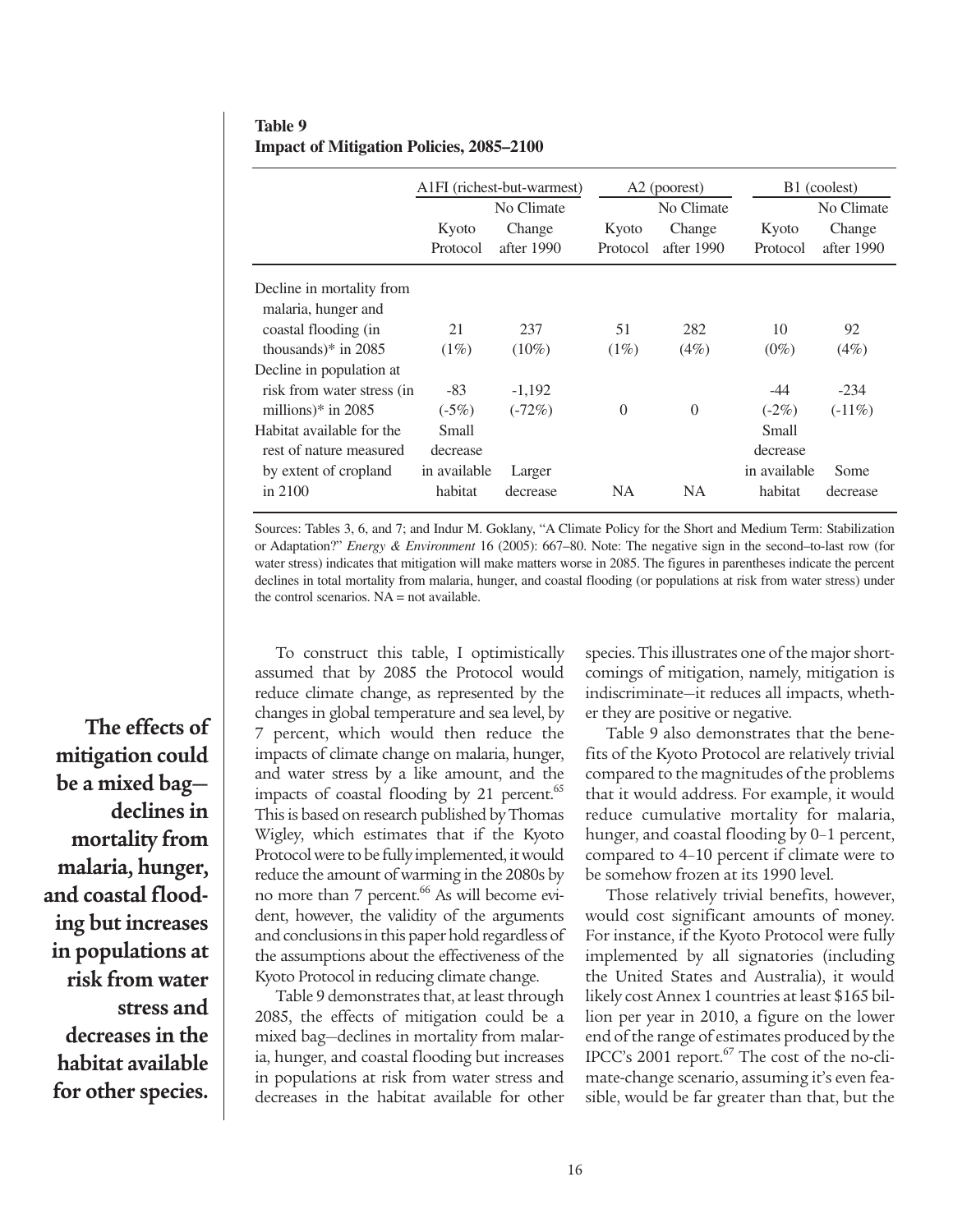literature doesn't provide any good cost estimates for such a scenario.

#### **Focused Adaptation**

As indicated in Table 7, suspending climate at its 1990 level at a cost somewhere above \$165 billion annually would leave 90–96 percent of the mortality problem for the three listed threats unsolved. By contrast, policies focused on solving the whole problem not only would have a larger target of opportunity (namely, 100 percent of the problem) but would likely prove more costeffective than mitigation. Focusing on the former will necessarily enhance human wellbeing more than policies that would only mitigate climate change.

Moreover, measures that would reduce vulnerability to the non-climate-change-related portion of the problem would also reduce the component related to climate change.<sup>68</sup> In particular, policies and measures that would reduce present day vulnerabilities to climatesensitive problems would also reduce similar problems in the future, whether they are caused by climate change or other factors. For instance, a successful malaria vaccine would help reduce malaria cases regardless of whether the avoided cases would be due to climate change or other factors.

Such an approach—which I will call "focused adaptation"—would, unlike mitigation, bring substantial benefits in the near-tomedium term. That is mainly due to the fact that mitigation will not affect mortality due to the non-climate-change-related component of the threat. As shown in Table 7, mortality from hunger, malaria, and coastal flooding in the absence of climate change ranges from 4.4 million in 1990 to 2.1–6.3 million in 2085 (depending on the scenario). Moreover, due to the inertia of the climate system, mitigation would not reduce the climate change component of the problem significantly until a few decades hade elapsed.

Mitigation has the additional problem that it indiscriminately reduces all impacts of climate change whether they are positive or negative. But adaptation can selectively capture

the positive aspects of climate change while reducing its negatives. And while the impacts of global warming are uncertain, there is no doubt that malaria, hunger, water stress, and coastal flooding are real and urgent problems here and now. Thus, focused adaptation is far more likely to deliver benefits than is mitigation, and to deliver those benefits sooner rather than later.

Significantly, work on focused adaptation measures can commence, and in some areas has already begun, without detailed knowledge of the impacts of climate change. Cases in point are the development of malaria vaccines, transferable property rights for water resources, development of early warning systems for climate-sensitive events ranging from storms to potential epidemics of various kinds, and elucidation of mechanisms that confer resistance in crops to drought, water logging, or saline soils. To the extent that such measures do not rely on the locationspecific details of impacts analyses, focused adaptation reduces the risk of having wasted resources by pouring them into problems that may or may not occur at specific locations.<sup>69</sup>

Ancillary benefits of adaptation focused on reducing vulnerability to malaria and hunger include better health, increased economic growth, and greater human capital, which should advance human well-being and the capacity to address a much wider variety of problems.<sup>70</sup> These co-benefits, in fact, are among the goals and purposes of sustainable development as articulated in the Millennium Development Goals.<sup>71</sup> In other words, focused adaptation to reduce the vulnerability to existing climate-sensitive problems would advance sustainable development in addition to explicitly laying the foundations for adapting to future climate change.

Finally, the conclusion that focused adaptation is for the foreseeable future superior in terms of both global benefits and global costs is robust to the choice of discount rates. That is because the benefits of focused adaptation will generally follow relatively soon after its costs are incurred. On the other hand, the cli-

**Focused adaptation is far more likely to deliver benefits than is mitigation, and to deliver those benefits sooner rather than later.**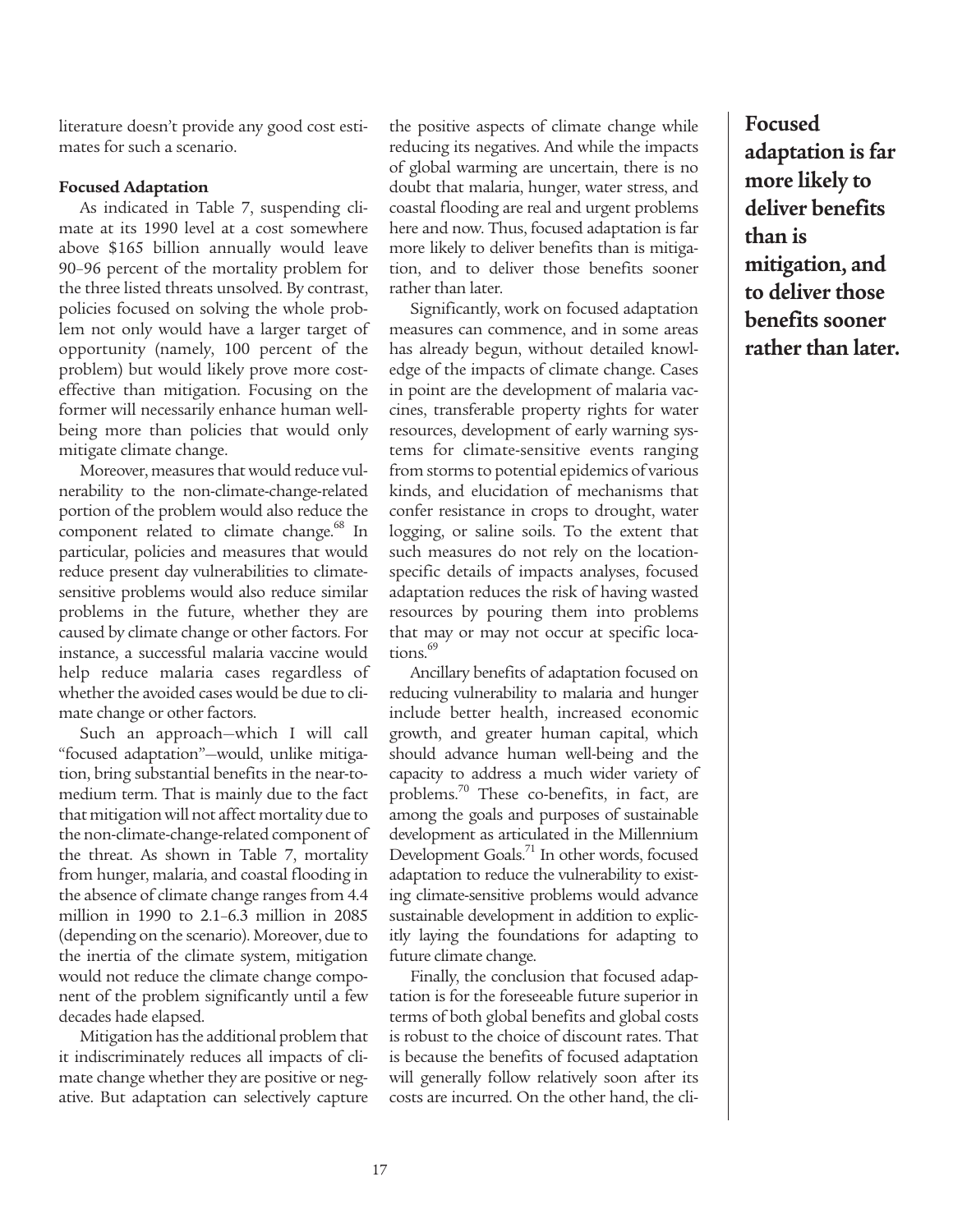mate system's inertia ensures that the costs of emission reductions will have to be borne for decades before any benefits accrue.

Examples of what focused adaptation might entail are discussed below.

### **Malaria**

The UN Millennium project reports that the global death toll from malaria could be reduced by 75 percent at a cost of \$3 billion per year.<sup>72</sup> Adaptations focused on reducing current vulnerabilities to malaria include measures targeted specifically at malaria as well as measures that would generally enhance the capacity to respond to public health problems and deliver public health services more effectively and efficiently. Malaria-specific measures include indoor residual (home) spraying with insecticides, insecticide-treated bed nets, improved case management, more comprehensive antenatal care, and development of safe, effective, and cheap vaccines and therapies.73 Moreover, if these measures are even partly successful, they could further reduce the likelihood of outbreaks because the risk of exposure would be lower.

The posited expenditures may have to be increased by the year 2085 to keep pace with the projected increase in the global population at risk from malaria in the absence of climate change (see Table 7). I will assume based on the ratio of estimated deaths in 2085 to that in 1990 under the A2 scenario (the worst scenario for malaria) and rounding up to the nearest whole number—that expenditures should be tripled, regardless of the emission scenario, in order to reduce malaria deaths by 75 percent.

### **Hunger**

An additional \$5 billion annual investment in agricultural R&D—approximately 15 percent of global funding of agricultural research and development during the 1990s—should raise productivity sufficiently to more than compensate for the estimated 0.02 percent annual shortfall in productivity caused by climate change.<sup>74</sup> As Table 2 shows, that should reduce the total population at risk for hunger in the future significantly more than the largest estimated increase under any scenario for the population at risk for hunger as a consequence of climate change—particularly if the additional investment is targeted toward solving developing countries' current food and agricultural problems that might be exacerbated by warming.

An alternative cost estimate can be derived from the work of the UN Millennium Project, which estimates that somewhere between 5 and 8 percent of the extra funding needed to realize the MDGs would be required to reduce global hunger by 50 percent in  $2015.^{75}$  That works out to less than \$12 billion in 2010 and about \$15 billion in 2015.<sup>76</sup> For the purpose of this discussion, I will assume \$15 billion per year for the 2010–2015 period.

Current agricultural problems that could be exacerbated by warming and should be the focus of vulnerability-reduction measures include growing crops in poor climatic or soil conditions (e.g., low-soil moisture in some areas, too much water in others, or soils with high salinity, alkalinity, or acidity). Because of warming, such conditions could become more prevalent and agriculture might have to expand into areas with poorer soils, or both. Actions focused on increasing agricultural productivity under current marginal conditions would alleviate hunger in the future whether or not the climate changes.

Similarly, because both  $CO<sub>2</sub>$  and temperatures will increase, crop varieties should be developed to take advantage of such conditions.<sup>77</sup> Progress on these approaches does not depend on improving our skill in forecasting location-specific details of climate change impacts analyses. These focused adaptation measures should be complemented by development of higher-yield, lower-impact crop varieties and improved agronomic practices so that more food is produced per unit acre. That would help reduce hunger while providing numerous ancillary benefits for biodiversity and sustainable development.<sup>78</sup>

#### **Coastal Flooding**

According to estimates in the latest IPCC (2007) report, the annual cost of protecting

**An additional \$5 billion annual investment in agricultural R&D should raise productivity sufficiently to more than compensate for the estimated 0.02 percent annual shortfall in productivity caused by climate change.**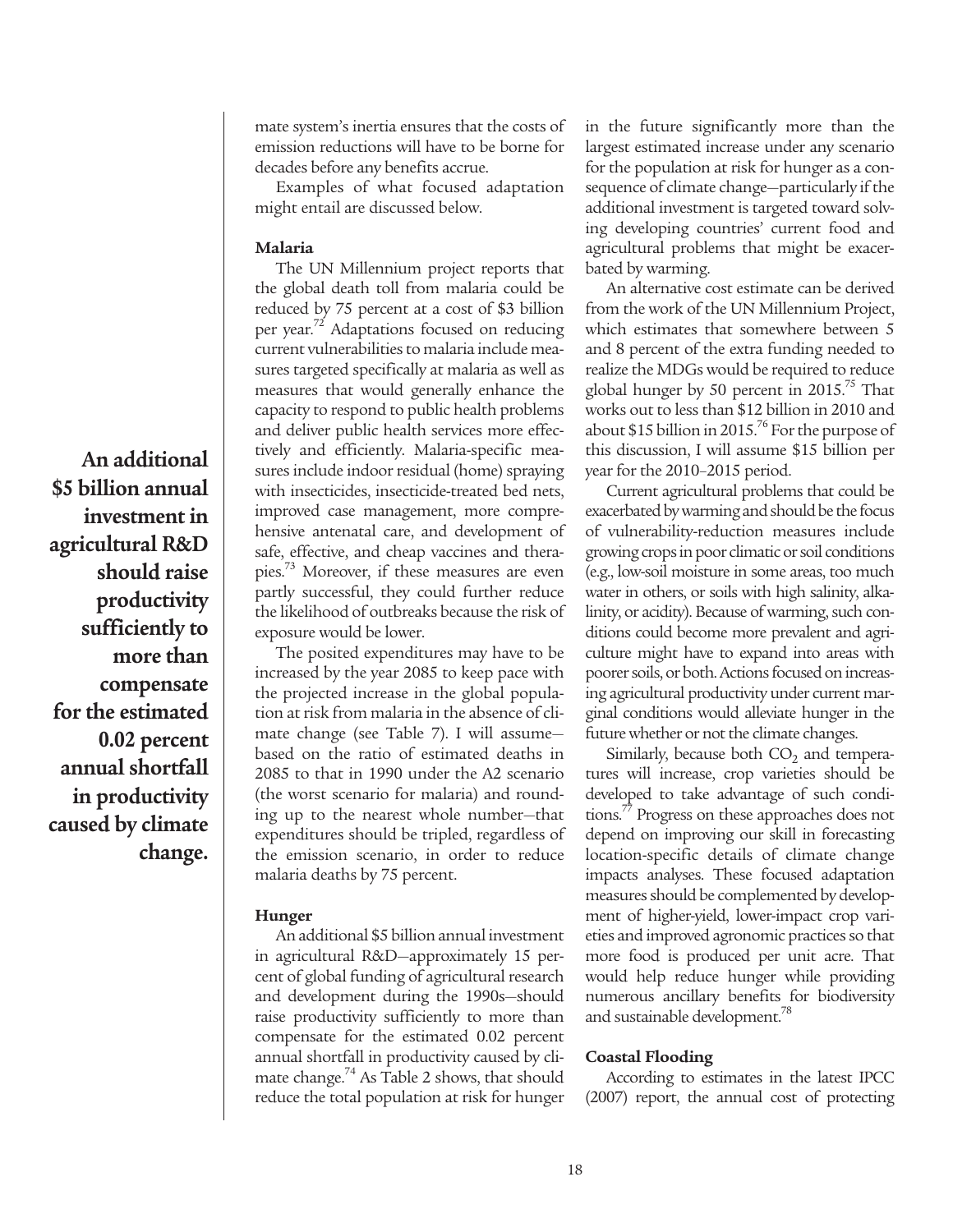against a sea level rise of about 0.66 meters in 2100—equivalent to about 0.52 meters in 2085 compared with 0.34 meters under the warmest (A1FI) scenario—would vary from \$2.6 to \$10 billion during the 21st century.<sup>79</sup> I will assume \$10 billion for the purposes of this paper. Governments could, moreover, discourage maladaptation by refusing to subsidize insurance and/or protective measures that allow individuals to offload private risks to the broader public.

### **Water Stress**

Although, as Table 3 shows, climate change could relieve water stress, there are many measures that would help societies cope with present and future water stress regardless of their cause. Among them are institutional reforms to treat water as an economic commodity by allowing market pricing and transferable property rights to water. Such reforms should stimulate widespread adoption of existing but underused conservation technologies and lead to more private-sector investment in R&D, which would reduce the demand for water by all sectors. For example, new or improved crops and techniques for more efficient use of water in agriculture could enhance agricultural productivity. That would provide numerous ancillary benefits, including reductions in the risk of hunger and pressures on freshwater biodiversity while also enhancing the opportunity for other in-stream uses (e.g., recreation). Notably, diversion of water to agricultural uses might be the largest current threat to freshwater biodiversity.

Improvements in water conservation following such reforms are likely to be most pronounced for the agricultural sector, which is responsible for 85 percent of global water consumption. A reduction of 18 percent in agricultural water consumption would, on average, double the amount of water available for all other uses.<sup>80</sup>

### **Sustainable Economic Development: A Third Approach**

So far I have examined two approaches to address warming through the foreseeable future. The first, mitigation, would reduce impacts—positive and negative—across the board. That approach entails significant nearterm costs, whereas any payoff will be delayed far into the future. The second approach, focused adaptation, would reduce vulnerability to climate-sensitive effects now through 2085 by focusing on individual threats and attacking those threats simultaneously.

However, developing countries are most at risk of climate change not because they will experience greater climate change, but because they lack adaptive capacity to cope with its impacts. Hence, another approach to addressing climate change would be to enhance the adaptive capacity of developing countries by promoting broad development, i.e., economic development and human capital formation, which, of course, is the point of sustainable economic development.<sup>81</sup> Moreover, since the determinants of adaptive and mitigative capacity are largely the same, enhancing the former should also boost the latter.<sup>82</sup> Perhaps more important, advancing economic development and human capital formation would also advance society's ability to cope with all manner of threats, whether climate related or otherwise.<sup>83</sup>

One approach to estimating the costs and benefits of sustainable economic development is to examine the literature on the MDGs, which were devised to promote sustainable development in developing countries. The benefits associated with these goals—halving global poverty; halving hunger, halving the lack of access to safe water and sanitation; reducing child and maternal mortality by 66 percent or more; providing universal primary education; and reversing growth in malaria, AIDS/HIV, and other major diseases—would exceed the benefits flowing from the deepest mitigation (see Table 9). Yet, according to the UN Millennium Project, the additional annual cost to the richest countries of attaining the MDGs by 2015 is pegged at about 0.5 percent of their GDP.<sup>84</sup> That is approximately the same cost as that of the ineffectual, but costly, Kyoto Protocol.

Since focused adaptation would only address the climate-sensitive barriers to sus-

**Developing countries are most at risk of climate change not because they will experience greater climate change, but because they lack adaptive capacity to cope with its impacts.**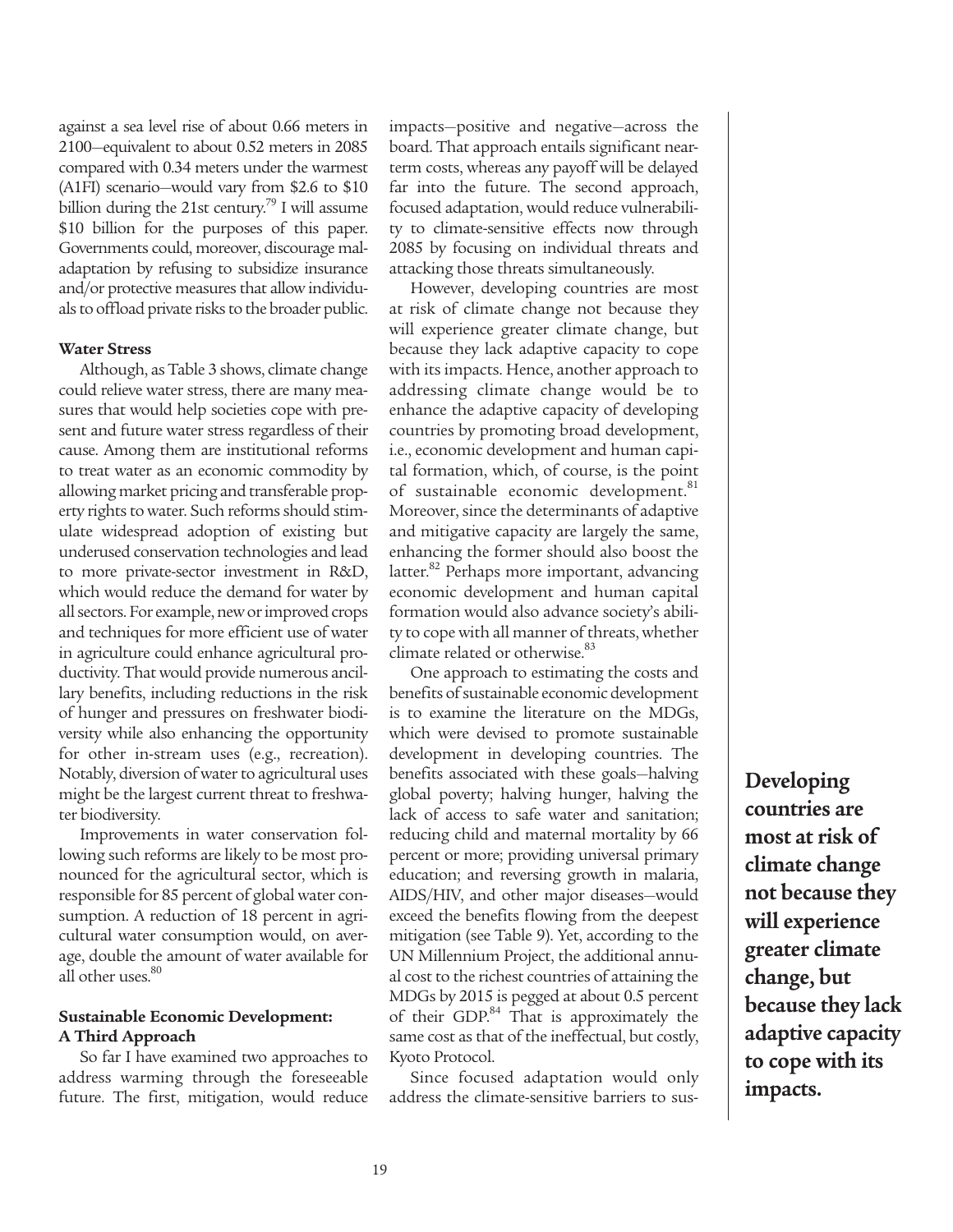**At a cost of less than \$34 billion per year (for 2010–2015), focused adaptation would deliver far greater benefits than would even halting climate change.** 

tainable economic development (e.g., malaria, hunger, water stress) without necessarily addressing other significant problems (e.g., poverty, access to safe water and sanitation, illiteracy, child and maternal mortality), broad pursuit of sustainable economic development would, not surprisingly, deliver greater benefits but could also cost more than focused adaptation.<sup>85</sup>

### **Mitigation Versus Adaptation**

Table 10 compares for the A1FI (warmest but richest) and the A2 (poorest) emission scenarios, the costs and benefits of two scenarios of mitigation—the Kyoto Protocol and a halt in climate change as of 1990—against two adaptation scenarios, namely, focused adaptation and sustainable economic development. In this table, benefits are provided in terms of

- declines in mortality from hunger, malaria, and coastal flooding,
- changes in net population at risk of water stress,
- progress toward the MDGs, and
- habitat lost to cropland.

This table shows that, at a cost of less than \$34 billion per year (for 2010–2015), focused adaptation would deliver far greater benefits than would even halting climate change. Moreover, it would do so at one fifth the cost of the ineffectual Kyoto Protocol.

Given the sorry track record of external aid over the past few decades—particularly where institutions to bolster economic development, human capital, and technological change are weak and governance is poor—several analysts are skeptical that external aid can ensure sustainable economic development.<sup>86</sup> As these analysts correctly note, sustainable economic development can rarely, if ever, be imposed or purchased from outside. The necessary institutional changes have to come from within. Nevertheless, according to Table 10, even if the UNMP's target goals are met at only the 20 percent level for whatever reason (e.g., corruption, rosy cost estimates generated by the UN

Millennium Project, overconfidence in chances of success, unforeseen circumstances) the residual benefits would exceed what can be obtained through mitigation, at least through the foreseeable future, and probably at lower cost.

Table 10 doesn't show the differences between the *cumulative* reductions in mortality or population at risk between the present and 2085 due to the two adaptation options relative to the mitigation options. Given that hunger, malaria, and coastal flooding would be responsible for millions of deaths annually between 1990 and 2085, these cumulative reductions ought to be very large indeed,<sup>87</sup> perhaps in the range of all deaths in wars, genocide, and other atrocities during the 20th century, which one estimate pegs at 231 million people.<sup>88</sup> Thus, consideration of the cumulative reductions would favor either adaptation approach, because unlike mitigation, adaptation will also reduce present-day climate-sensitive problems in the near-tomedium term, and will start to provide a steady stream of benefits in the very near term. By contrast, because of the inertia of the climate system, the benefits of mitigation will not be significant until decades have elapsed.

# **Adaptive Management of Climate Change Risks**

It has sometimes been argued that it is only fair that present generations expend resources on mitigation now, instead of leaving future generations with a bigger mess and a larger clean-up bill. But as the data presented thus far clearly demonstrates, wellbeing tomorrow is best enhanced by adaptation, or sustainable development, or both not by mitigation.

In light of the benefits associated with focused adaptation and sustainable development, the most cost-effective and comprehensive policies to address climate change in the near-to-medium term will eschew direct greenhouse gas emission controls that go beyond "no-regret" policies, that is, policies that would entail no net costs. Instead, poli-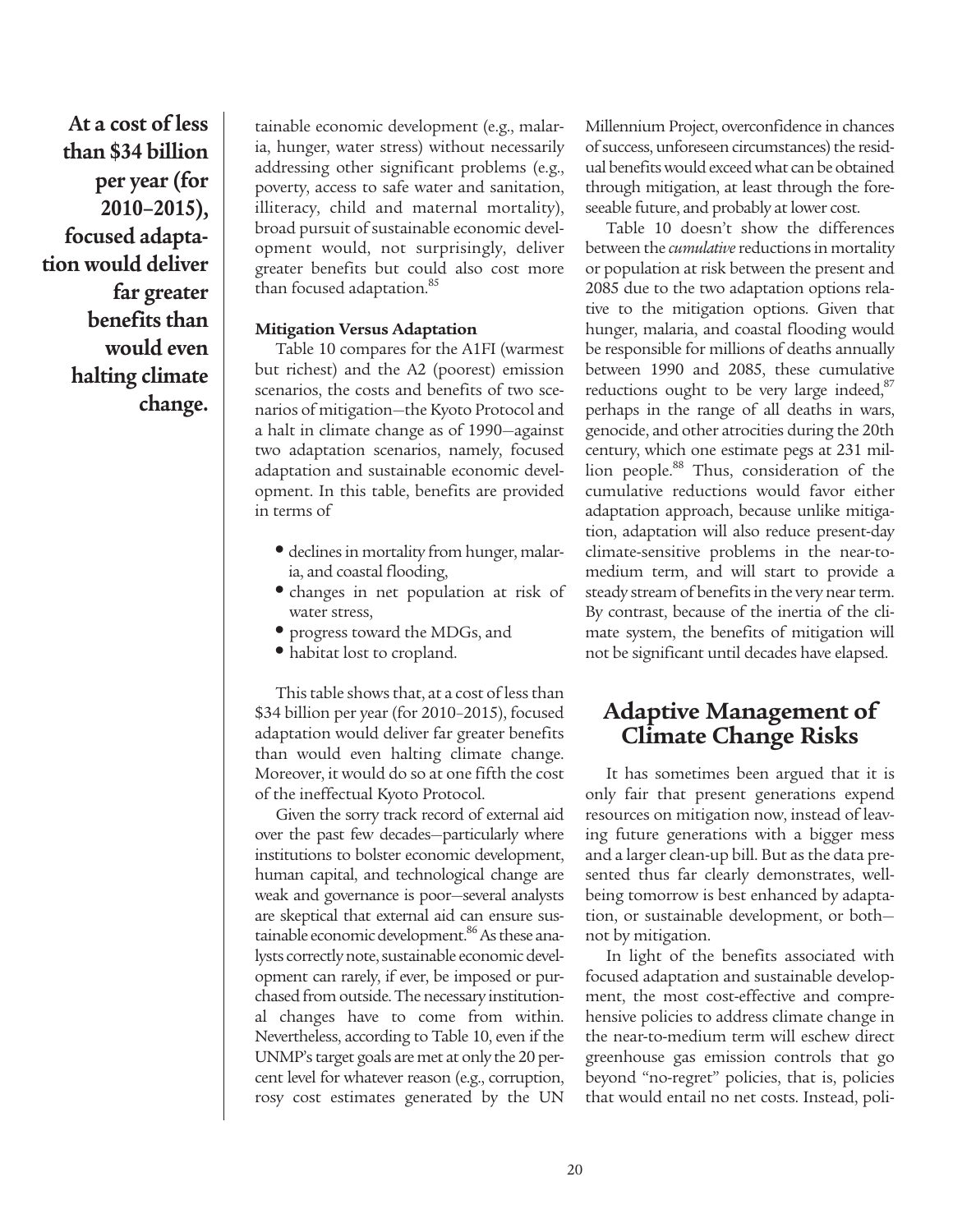|                                                                                                                                                                                                                                                        |                       |                      | A1FI (warmest-but richest)                             |                                                        |                   |                      | A2 (poorest)                                                 |                                                              |
|--------------------------------------------------------------------------------------------------------------------------------------------------------------------------------------------------------------------------------------------------------|-----------------------|----------------------|--------------------------------------------------------|--------------------------------------------------------|-------------------|----------------------|--------------------------------------------------------------|--------------------------------------------------------------|
|                                                                                                                                                                                                                                                        |                       | Mitigation           |                                                        | Adaptation                                             | Mitigation        |                      |                                                              | Adaptation                                                   |
|                                                                                                                                                                                                                                                        |                       | No Climate           |                                                        | Sustainable                                            |                   | No Climate           |                                                              | Sustainable                                                  |
|                                                                                                                                                                                                                                                        | Protocol<br>Kyoto     | after 1990<br>Change | Adaptation<br>Focused                                  | Development<br>Economic                                | Protocol<br>Kyoto | after 1990<br>Change | Adaptation<br>Focused                                        | Development<br>Economic                                      |
|                                                                                                                                                                                                                                                        |                       |                      |                                                        |                                                        |                   |                      |                                                              |                                                              |
| Change in mortality from malaria,<br>hunger, and coastal flooding<br>$(in$ thousands)*                                                                                                                                                                 | $\overline{21}$       | $-237$               | $-1,480$                                               | $-1,480$                                               | $\overline{5}$    | $-282$               | $-3,784$                                                     | $-3,784$                                                     |
| Change in mortality relative to<br>baseline (percent)                                                                                                                                                                                                  | $-1\%$                | $-10%$               | $-64%$                                                 | $-64%$                                                 | $-1\%$            | $-4%$                | $-60%$                                                       | $-60%$                                                       |
| Change in net population at risk<br>from water stress (millions)                                                                                                                                                                                       | $+83$                 | $+1,192$             | population at risk<br>Climate change<br>may reduce net | population at risk<br>Climate change<br>may reduce net | $\circ$           | $\circ$              | change may<br>population<br>reduce net<br>Climate<br>at risk | change may<br>population<br>reduce net<br>Climate<br>at risk |
| relative to baseline (percent)<br>Change in population at risk                                                                                                                                                                                         | $+5%$                 | $+72%$               |                                                        |                                                        |                   |                      |                                                              |                                                              |
| 50% improvement in access rates<br>for safe water and sanitation<br>67-75% reduction in child $&$<br>$\bullet$ 100% reduction in illiteracy<br>Progress toward Millennium<br>50% reduction in poverty<br>maternal mortality rates<br>Development Goals | <b>Almost</b><br>none | Some                 | Substantial                                            | Should<br>be met                                       | Almost<br>none    | Some                 | Substantial                                                  | Should<br>be met                                             |
| Available habitat (as measured by<br>extent of global cropland)                                                                                                                                                                                        | decrease<br>Small     | decrease<br>Larger   | increase<br>Some                                       | increase<br>Some                                       | $\sum_{i=1}^{n}$  | $\sum_{i=1}^{n}$     | $\sum_{i=1}^{n}$                                             | $\mathbb{Z}$                                                 |
| Annual costs                                                                                                                                                                                                                                           | billion<br>~28165     | 5018 <<br>billion    | billion<br>534                                         | ~28165<br>billion                                      | $-165$<br>billion | 5018 <<br>billion    | billion<br>534                                               | billion<br>~20165                                            |
| Sources: Tables 3, 6 and 7; and 1. M. Goklany, "A Climate Policy for the Short and Medium Term: Stabilization or Adaptation?" Energy & Environment 16 (2005): 667-80.                                                                                  |                       |                      |                                                        |                                                        |                   |                      |                                                              |                                                              |

Table 10<br>Benefits (in 2085) and Costs (~2010-2015) for Mitigation and Adaptation Scenarios **Benefits (in 2085) and Costs (~2010-2015) for Mitigation and Adaptation Scenarios**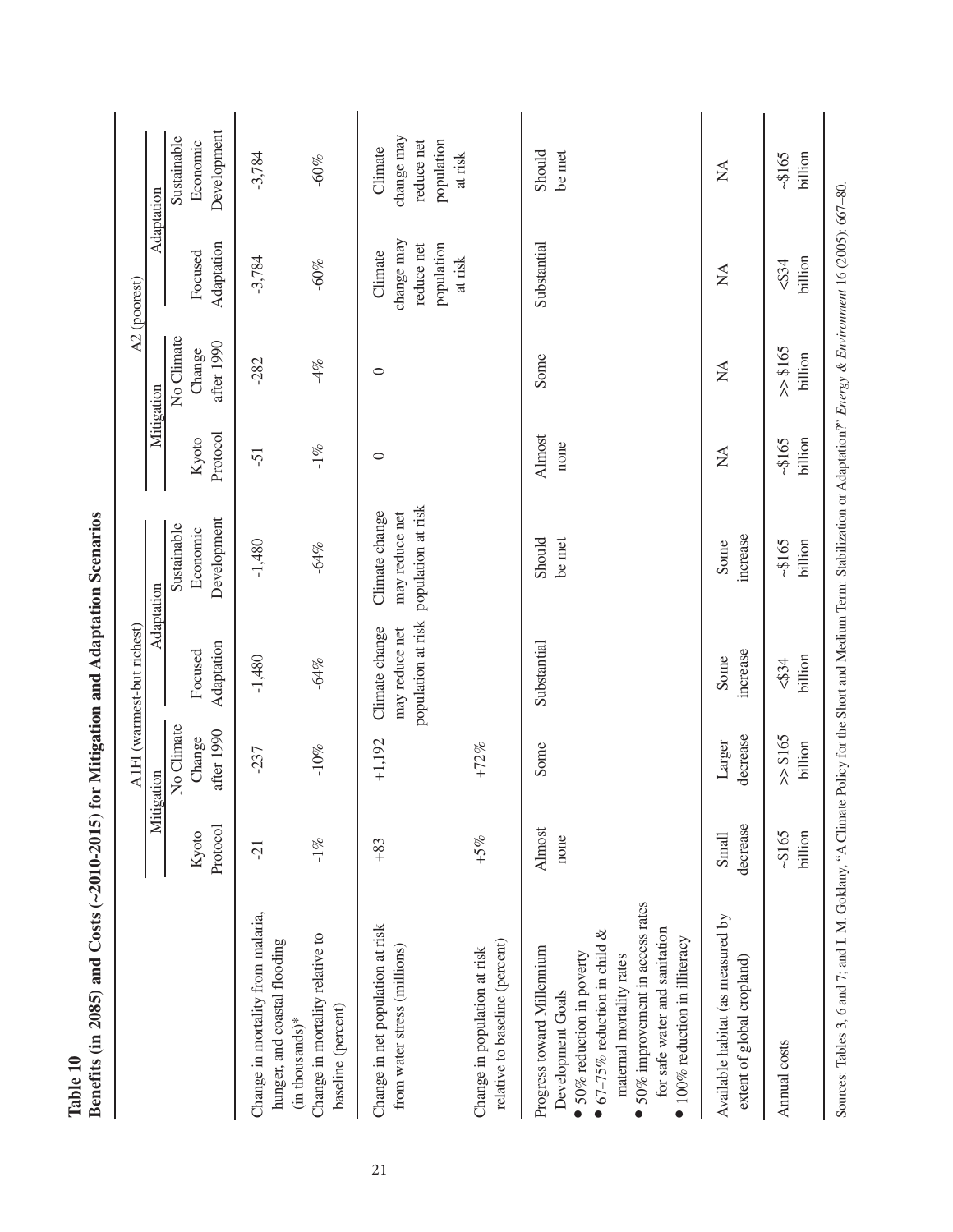**Policymakers should strengthen the institutions necessary to advance economic growth, human capital, and the propensity for technological change.**

cymakers should work to enhance adaptation and promote economic development.

First, policymakers should work toward increasing adaptive capacity, particularly in developing countries, by promoting efforts to reduce vulnerability to today's urgent climatesensitive problems—malaria, hunger, water stress, flooding, and other extreme events—that might be exacerbated by climate change.<sup>89</sup> The technologies, human capital, and institutions that will need to be strengthened or developed to accomplish this will also be critical in addressing these very problems in the future if and when they are aggravated by climate change. Increasing adaptive capacity might also increase the level at which GHG concentration would need to be stabilized to "prevent dangerous anthropogenic interference with the climate system," which is the stated "ultimate objective" of the UN Framework Convention on Climate Change.<sup>90</sup> Alternatively, increasing adaptive capacity could postpone the deadline for stabilization. In either case, it could reduce the costs of meeting the ultimate objective.

Second, policymakers should strengthen or develop the institutions necessary to advance and/or reduce barriers to economic growth, human capital, and the propensity for technological change. Doing so would improve both adaptive and mitigative capacities, as well as the prospects for sustainable development.<sup>91</sup>

Third, policymakers should implement noregret mitigation measures now, while expanding the range and diversity of future no-regret options. The latter could be advanced by research and development to improve existing and develop new—technologies that would reduce atmospheric greenhouse gas concentrations more cost-effectively than currently possible. Should new information indicate that more aggressive mitigation action is necessary, future emission reductions might then be cheaper, even if they have to be deeper to compensate for a delay in a more aggressive response in the short term.

Fourth, policymakers should allow the market to run its course in implementing noregret (i.e., no-cost) options. Among other things, that implies reducing subsidies that directly or indirectly increase energy use, land clearance, coastal development, and other activities that contribute to greater greenhouse gas emissions or climate change damages.

As part of this effort, OECD nations should also reduce, if not eliminate, agricultural subsidies and barriers to trade. Not only are such subsidies and barriers expensive for consumers in OECD nations, they damage the economies and well-being of many developing nations whose economies and employment are dominated by the agricultural sector. $92$ 

Ironically, one of the arguments advanced for rapid reductions in greenhouse gases is that it would help developing countries who are considered to be least able to cope with climate change because they currently lack the necessary economic and human capital to implement adaptive technologies. Reducing such subsidies would go some way toward relieving a major reason of concern for climate change.

Fifth, policymakers should develop a more robust understanding of the science, impacts, and policies of climate change in order to develop response strategies that would forestall "dangerous" impacts of climate change (per Article 2 of the UN Framework Convention on Climate Change) while at the same time advancing human well-being.

Sixth, policymakers should monitor the impacts of climate change to give advance warning of "dangerous" impacts and, if necessary, to rearrange priorities should the adverse impacts of warming on human and environmental well-being occur faster, threaten to be more severe, or threaten to be more likely than is currently projected.

Together, these policies constitute an adaptive management approach to addressing climate change that would help solve today's urgent problems while bolstering our ability to address tomorrow's climate change challenge.

## **Conclusion**

Climate change is not now—nor is it likely to be for the foreseeable future—the most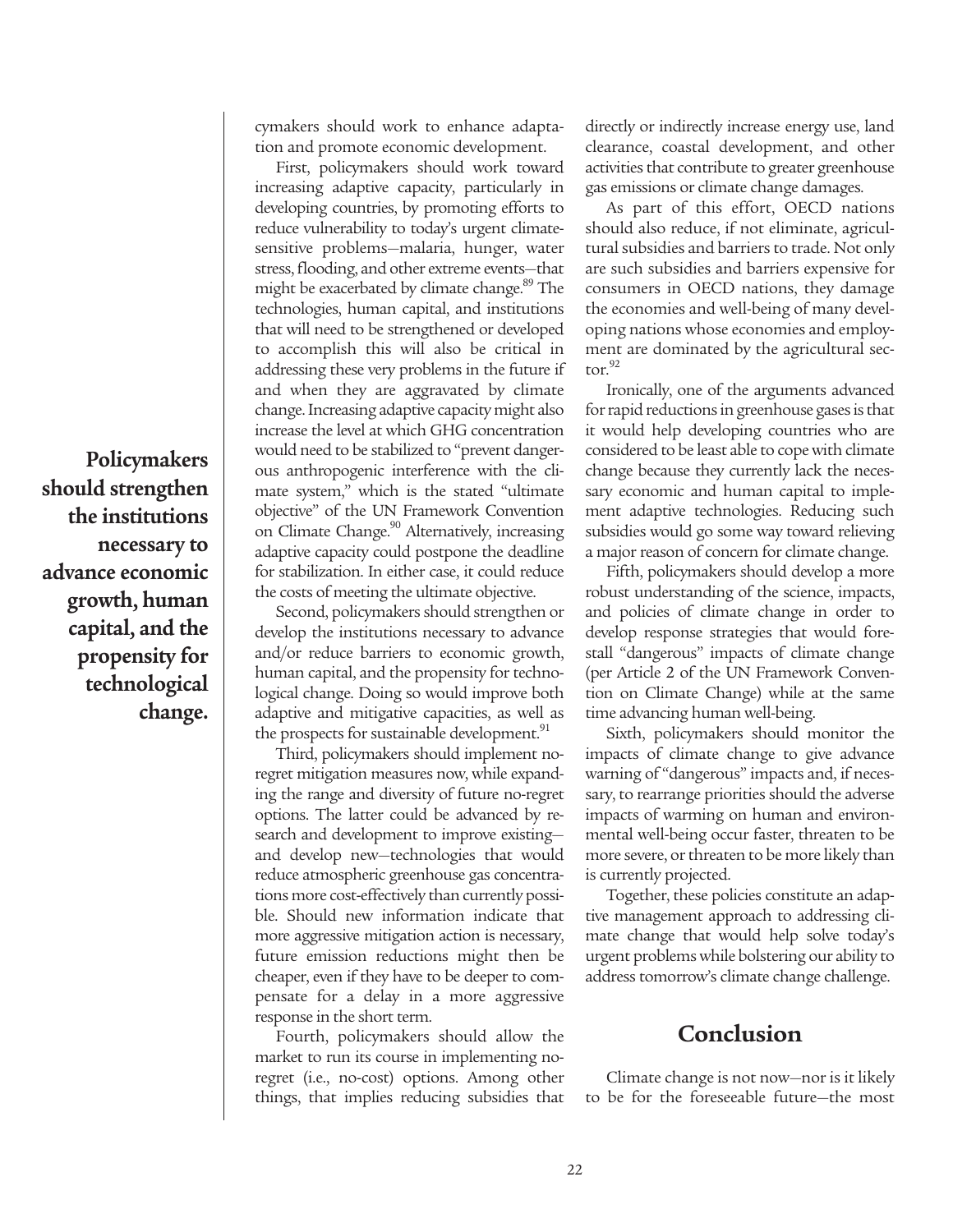important environmental problem facing the globe, unless present-day problems such as hunger, water-related diseases, lack of access to safe water and sanitation, and indoor air pollution are reduced drastically. Otherwise, with respect to human well-being, it will continue to be outranked by these other problems and, with respect to environmental well-being, by habitat loss and other threats to biodiversity.

Through 2085, human well-being is likely to be highest under the richest-but-warmest (A1FI) scenario and lowest for the poorest (A2) scenario. Matters may be best in the A1FI world for some critical environmental indicators through 2100, but not necessarily for others. Either focused adaptation or broad pursuit of sustainable development would provide far greater benefits than even the deepest mitigation—and at no greater cost than that of the barely effective Kyoto Protocol.

For the foreseeable future, people will be wealthier—and their well-being higher—than is the case for present generations both in the developed and developing worlds and with or without climate change. The well-being of future inhabitants in today's developing world would exceed that of the inhabitants of today's developed world under all but the poorest scenario. Future generations should, moreover, have greater access to human capital and technology to address whatever problems they might face, including climate change. Hence the argument that we should shift resources from dealing with the real and urgent problems confronting present generations to solving potential problems of tomorrow's wealthier and better positioned generations is unpersuasive at best and verging on immoral at worst.

Equally important, resources expended on solving today's climate-sensitive problems and advancing sustainable economic development will build human capital, advance technology, and enhance the adaptive and mitigative capacities of future generations.

If one believes that developed countries have a moral and ethical obligation to deal with climate change, that obligation cannot, and should not, be met through aggressive emission reductions at this time—"cannot" because the planet is already committed to some climate change—and "should not" because the threats that climate change would exacerbate can be reduced more effectively, not to mention more economically, through focused efforts to reduce vulnerability or through broader efforts to advance economic development. Any such obligation is best discharged through efforts to reduce present-day vulnerabilities to climate-sensitive problems that are urgent and could be exacerbated by climate change.

### **Notes**

I am grateful to Professor Cornelis van Kooten, Nicholas Schneider, Jerry Taylor, and an anonymous reviewer for their thoughtful and thorough reviews of earlier versions of this paper. As a result, this paper is much improved. Any remaining errors, however, are my responsibility.

1. Intergovernmental Panel on Climate Change (IPCC), *Climate Change 2001: Impacts, Adaptation, and Vulnerability* (Cambridge, MA: Cambridge University Press, 2001). See also Samuel Hitz and Joel Smith, "Estimating Global Impacts from Climate Change," *Global Environmental Change* 14, no. 1 (2004): 201–218.

2. William J. Clinton, *State of the Union Address*(1999), http://www.washingtonpost.com/wp-svr/poli tics/special/states/docs/sou99.html; and Cordis News, "Reducing Global Warming Is Our Priority, Say Chirac and Blair," November 19, 2004, on file with author.

3. Martin L. Parry (ed.), *Global Environmental Change: Special Issue: An Assessment of the Global Effects of Climate Change under SRES Emissions and Socio-Economic Scenarios* 14, no. 1 (2004): 1–99.

4. See, for example, Nigel W. Arnell et al., "The Consequences of  $CO<sub>2</sub>$  Stabilization for the Impacts of Climate Change," *Climate Change* 53 (2002): 413–46.

5. Irene Lorenzoni and W. Neil Adger, "Critique of Treatment of Adaptation Costs in PAGE and FUND Models," in *Spotlighting Impacts Functions in Integrated Assessment*, ed. Rachel Warren et al., Tyndall Centre for Climate Change Research Working Paper no. 91, September 2006, p. 74 (pre**If one believes in a moral and ethical obligation to deal with climate change, that obligation cannot be met through aggressive emission reductions at this time.**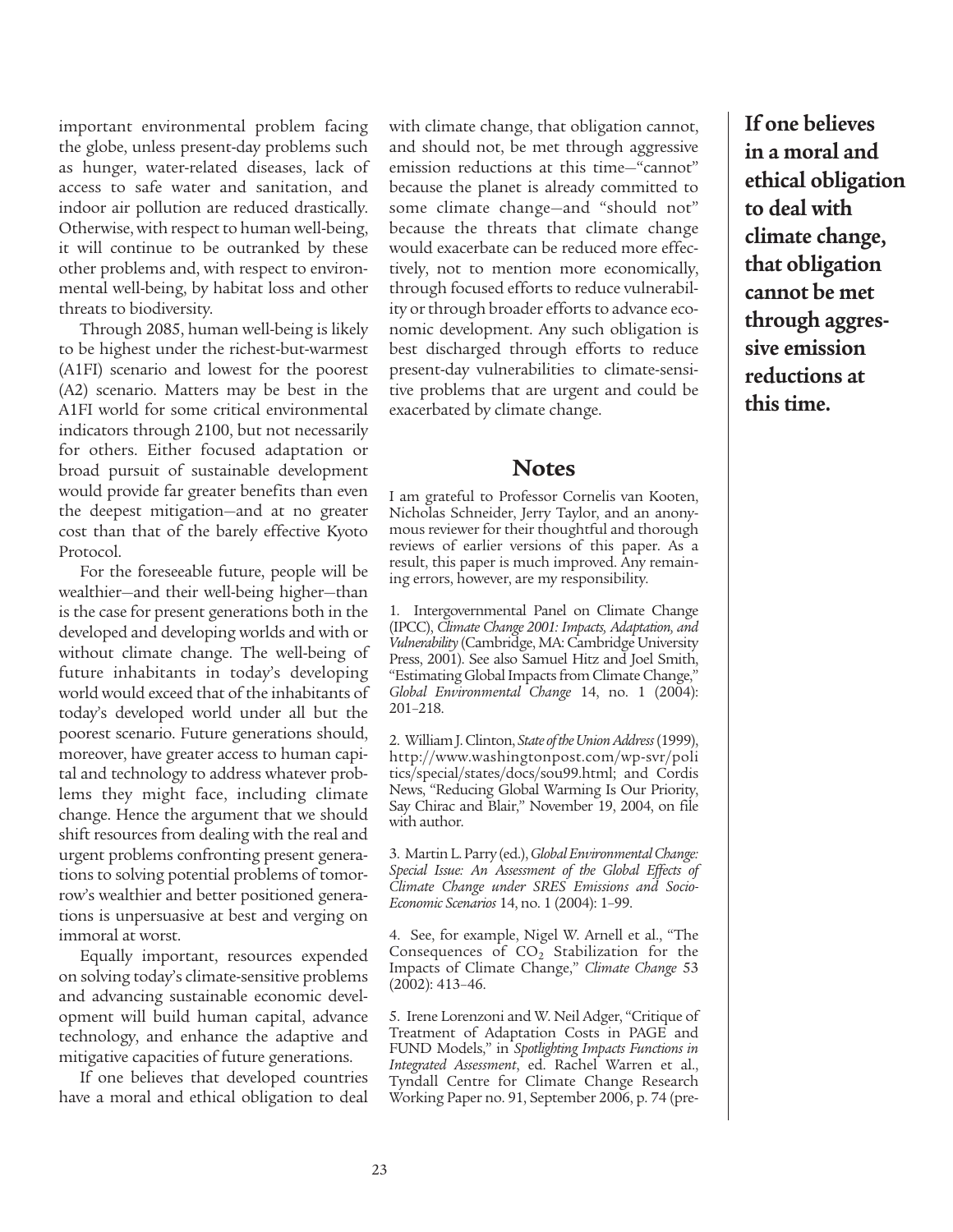pared for the *Stern Review on the Economics of Climate Change*.)

6. Indur M. Goklany, "Integrated Strategies to Reduce Vulnerability and Advance Adaptation, Mitigation, and Sustainable Development," *Mitigation and Adaptation Strategies for Global Change*, doi: 10.1007/s11027-007-9098-1 (2007).

7. The Fast-Track Assessment (FTA) results for the impacts of climate change on food, agriculture, water resources and coastal flooding were a prominent part of a 2005 UK government-sponsored symposium staged as part of the run-up to the 2005 Gleneagles Summit of the G-8. See U.K. Department of Environment, Food and Rural Affairs (DEFRA), *Symposium on Avoiding Dangerous Climate Change* (Exeter, UK, February 1–3, 2005), http://www.stabilisation2005.com/programme.ht ml; as well as the more recent *Stern Review on the Economics of Climate Change* (2006). Prior to that, Her Majesty's chief science adviser Sir David King's (2004) claim that "climate change is the most severe problem that we are facing today—more serious even than the threat of terrorism" was based, in part, on older FTA estimates which were published in another special issue of *Global Environmental Change*. See Indur M. Goklany and David A. King, "Climate Change and Malaria," letter to the editor, *Science* 306 (2004): 55–57. The older FTA results were published in Martin L. Parry and Matthew Livermore, eds., "A New Assessment of the Global Effects of Climate Change," *Global Environmental Change* 9, S1–S107 (1999). Results of that FTA were used in the IPCC's 2001 assessment, while the current FTA results have been reported extensively in the latest IPCC assessment. See IPCC, "Summary for Policymakers," in *Climate Change 2007: Impacts, Adaptation and Vulnerability*, www.ipcc.ch/SPM13 apr07.pdf.

8. DEFRA, *Scientific and Technical Aspects of Climate Change, Including Impacts and Adaptation and Associated Costs* (September 2004), www.defra.gov.uk/en vironment/climatechange/pdf/cc-science-0904. pdf; J. M. Gregory et al., "A Model Intercomparison of Changes in the Atlantic Thermohaline Circulation in Response to Increasing Atmospheric  $CO<sub>2</sub>$ Concentration," *Geophysical Research Letters* 32: L12703, doi: 10.1029/2005GL023209; and IPCC, *Climate Change Impacts, Vulnerability, and Adaptation*.

9. Stern Review, p. x.

10. Ibid., pp. 156, 158.

11. See Ian Byatt et al., "The Stern Review: A Dual Critique, Part II: Economic Aspects," *World Economics* 7, no. 4 (2006): 199–229; Robert M. Carter et al., "The Stern Review: A Dual Critique, Part I: The Science," *World Economics* 7, no. 4 (2006): 167–98; William Nordhaus, *The Stern Review on the Economics of Climate Change*, 2006, http://www.nordhaus.econ. yale.edu/SternReviewD2.pdf; Richard S. J. Tol and Gary Yohe, "A Review of the Stern Review," *World Economics* 7, no. 4 (October–December 2006); and Robert O. Mendelsohn, "A Critique of the Stern Report," *Regulation* 29, no. 4 (2006): 42–46.

12. Stern Review, p. 2.

13. IPCC, *Special Report on Emissions Scenarios* (New York, Cambridge University Press, 2000).

14. Nigel W. Arnell et al., *Global Environmental Change* 14, no. 1 (2004): 3–20.

15. The "FI" in "A1FI" indicates that this scenario is fossil fuel intensive.

16. Arnell et al., *Global Environmental Change*.

17. Martin L. Parry et al., "Effects of Climate Change on Global Food Production under SRES Emissions and Socio-Economic Scenarios," *Global Environmental Change* 14, no. 1 (2004): 53–67; Nigel W. Arnell, "Climate Change and Global Water Resources: SRES Emissions and Socio-Economic Scenarios," *Global Environmental Change* 14, no. 1 (2004): 31–52; Robert J. Nicholls, "Coastal Flooding and Wetland Loss in the 21st Century; Changes under the SRES Climate and Socio-Economic Scenarios," *Global Environmental Change* 14, no. 1 (2006): 69–86; and M. van Lieshout et al., "Climate Change and Malaria: Analysis of the SRES Climate and Socio-Economic Scenarios," *Global Environmental Change* 14, no. 1(2004): 87–99.

18. P. E. Levy, M. G. R. Cannell, and A. D. Friend, "Modeling the Impact of Future Changes in Climate,  $CO<sub>2</sub>$  Concentration and Land Use on Natural Ecosystems and the Terrestrial Carbon Sink," *Global Environmental Change* 14, no. 1 (2004): 21–30.

19. Indur M. Goklany, "Strategies to Enhance Adaptability: Technological Change, Economic Growth and Free Trade," *Climate Change* 30 (1995): 427–49; Goklany, "Integrated Strategies"; B. Smit, et al., "Adaptation to Climate Change in the Context of Sustainable Development and Equity," in *Climate Change 2001: Impacts, Adaptations and Vulnerability* (Cambridge, MA: Cambridge University Press, 2001), pp. 877–912, and G. Yohe, "Mitigative Capacity: The Mirror Image of Adaptive Capacity on the Emissions Side," *Climate Change* 49 (2001): 247–62.

20. Goklany, "Strategies to Enhance Adaptability," Goklany, "Integrated Strategies"; G. Yohe, "Mitigative Capacity"; and B. Smit et al., "Adaptation to Climate Change."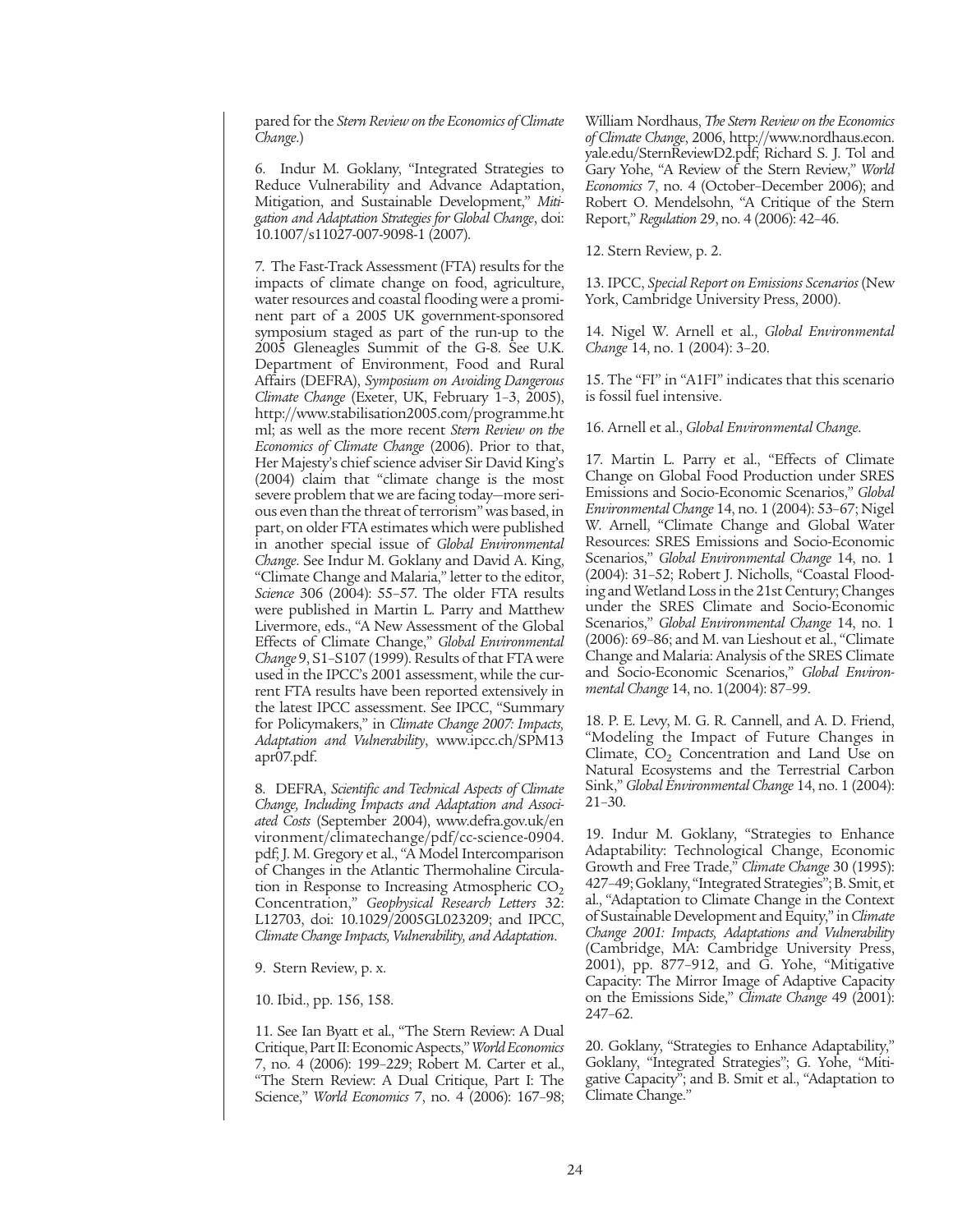21. Indur M. Goklany, "Affluence, Technology and Well-Being," *Case Western Reserve Law Review* 53 (2002): 369–90.

22. Indur M. Goklany, *The Improving State of the World: Why We're Living Longer, Healthier, More Comfortable Lives on a Cleaner Plane*t (Washington: Cato Institute, 2007). One indicator that, so far at least, has not shown an improvement with wealth is total  $CO<sub>2</sub>$ emissions. Also, some environmental indicators, e.g., air pollutants such as sulfur dioxide and particulate matter, generally worsen initially as incomes increase before declining at higher income levels. See N. Shafik, "Economic Development and Environmental Quality: An Econometric Analysis," *Oxford Economic Papers* 46 (1994): 757–73; Gene E. Grossman, and Alan B. Krueger, "Economic Growth and the Environment," *Quarterly Journal of Economics* 110, no. 2 (1995): 353–77; and S. Dasgupta et al., "Environment during Growth: Accounting for Governance and Vulnerability," *World Development* 34, (2006): 1597–1611.

23. Indur M. Goklany, "Saving Habitat and Conserving Biodiversity on a Crowded Planet," *Bio-Science* 48 (1998): 941–53; and Rhys E. Green et al., "Farming and the Fate of Wild Nature," *Science* 307 (2005): 550–55.

24. Goklany, *Improving State*.

25. Goklany, "Integrated Strategies."

26. Goklany, *Improving State*; and US Bureau of the Census, *Historical Statistics of the United States: Colonial Times to 1970* (Washington: Government Printing Office, 1975), p. 77.

27. Goklany, *Improving State*; and World Bank, *World Development Indicators 2002, CD-ROM*.

28. See, for example, Parry et al., "Effects of Climate Change," p. 57. Generally, the adaptation technologies available in these studies are from the early 1990s or earlier vintages. Thus the food and hunger study doesn't include consideration of adaptations that may be possible through genetically modified crops.

29. Since 1920, U.S. wheat and corn yields have tripled and quintupled, respectively, partly, if not largely, due to technological changes. See National Agricultural Statistics Service (NASS), "USDA-NASS Quick Stats," http://www.nass.usda.gov: 8080/QuickStats/PullData\_US.jsp. Similarly, total cereal yields have multiplied by 2.5 in the developing countries since 1961. See Food and Agriculture Organization of the United Nations (FAO), *The State of Food Insecurity 2004* (Rome: FAO, 2004). Much of these improvements would not be captured using the methodology used in the FTA.

30. Parry et al., "Effects of Climate Change."

31. S. P. Long et al., "Food for Thought: Lower-Than-Expected Crop Yield Stimulation with Rising CO2 Concentrations," *Science* 312 (2006): 1918–21; and Parry et al., "Effects of Climate Change."

32. Long et al., "Food for Thought."

33. Francesco N. Tubiello, et al., "Crop Response to Elevated  $CO<sub>2</sub>$  and World Food Supply: A Comment on 'Food for Thought . . . ' by Long et al.," *Science* 312 (2006)," *European Journal of Agronomy* 26, no. 3 (2006): 215–23. See Carter et al., "The Stern Review: A Dual Critique."

34. Parry et al., "Effects of Climate Change."

35. Goklany, *Improving State*; and A. Ligi and J. Kaskey, "Monsanto, BASF to Spend \$1.5 Billion on Biotech Seeds," Update 6, Bloomberg.com, March 21, 2007.

36. Parry et al., "Effects of Climate Change."

37. Indur M. Goklany, "Relative Contributions of Global Warming to Various Climate Sensitive Risks, and Their Implications for Adaptation and Mitigation," *Energy & Environment* 14, no. 6 (2003): 797–822.

38. Arnell, "Climate Change and Global Water Resources," also uses the "10-year return period minimum annual runoff" as a measure of water availability. Even under this variation, climate change relieves water stress in 2085 (compared to the "no-climate-change" condition). Hence, those results are not shown.

39. Indur M. Goklany, "A Climate Policy for the Short and Medium Term: Stabilization or Adaptation?" *Energy & Environment* 16, no. 3-4 (2005): 667–80.

40. The high coastal population growth scenario assumes that coastal population grows twice as fast as the general population, or, if populations are projected to drop, it drops at half the pace of the general population. See Nicholls, "Coastal Flooding and Wetland Loss," Table 6.

#### 41. Ibid., p. 74.

42. Goklany, *Improving State*.

43. Van Lieshout et al., "Climate Change and Malaria."

44. This author contacted various coauthors of the van Lieshout et al. paper to obtain their results for populations at risk with and without climate change, but to no avail.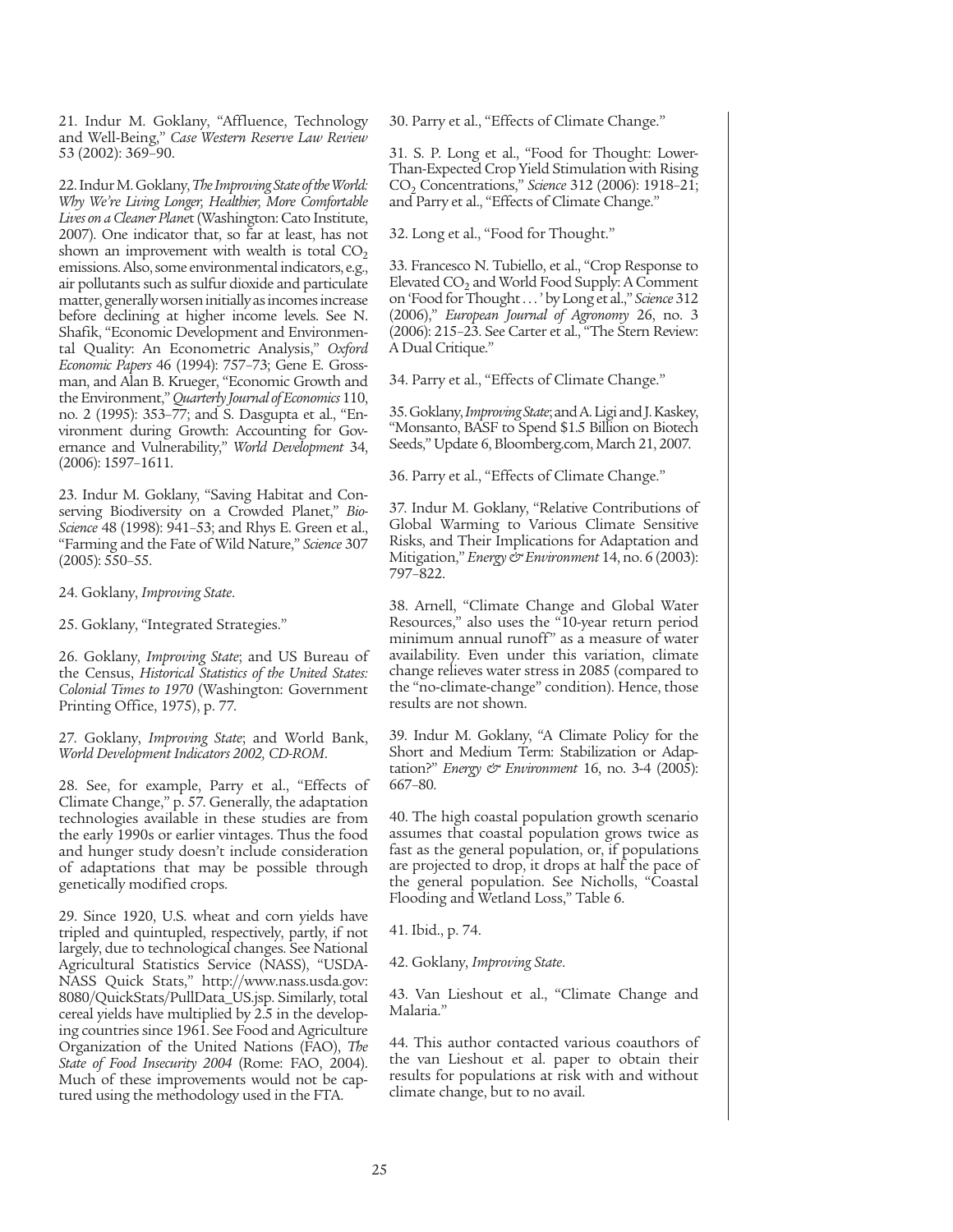45. P. Martens et al., "Climate Change and Future Populations at Risk from Malaria," *Global Environmental Change* 9 (1999): S89-S107, and Arnell, et al., "Consequences of  $CO<sub>2</sub>$  Stabilization."

46. Mike Hulme et al, "Climate Change Scenarios for Global Impact Studies," *Global Environmental Change* 9 (1999): S3-S19.

47. Martin L. Parry et al., "Viewpoint. Millions at Risk: Defining Critical Climate Change Threats and Targets," *Global Environmental Change* 11 (2001): 181–83.

48. Goklany, "Climate Policy."

49. See Paul Reiter, "From Shakespeare to Defoe: Malaria in England in the Little Ice Age," *Emerging Infectious Diseases* 6 (2000): 757–73; A. Murray Fallis, "Malaria in the 18th and 19th Centuries in Ontario," *Canadian Bulletin of Medical History* 1, no. 2 (1984): 25–38; and Ken Watson, "History of the Rideau Lockstations: Malaria on the Rideau," http://www.rideau-info.com/canal/history/locks /malaria.html.

50. Goklany, *Improving State*.

51. Richard S. J. Tol, and Hadi Dowlatabadi, "Vector Borne Diseases, Development and Climate Change," *Integrated Assessment* 2 (2001): 173–81.

52. Goklany, "Saving Habitat."

53. Nicholls, "Coastal Flooding and Wetland Loss," pp. 69–86.

54. Ibid., p. 76.

55. Jonathan A. Patz et al., "Impact of Regional Climate Change on Human Health," *Nature* 438, no. 7066 (2005): 310–17.

56. Anthony J. McMichael et al., "Global Climate Change," in *Comparative Quantification of Health Risks: Global and Regional Burden of Disease due to Selected Major Risk Factors* (Geneva: World Health Organization [WHO], 2004), p. 1546. Emphasis added.

57. WHO, *World Health Report 2002* (Geneva: WHO, 2002).

58. This estimate excludes an estimated 0.51 million people who died from malaria but whose deaths were attributed to underweight in the report. See ibid.

59. See also Goklany, *Improving State*.

60. This assumption is necessary because mortality data for hunger and malaria are not readily available for 1990. According to FAO, *The State of Food Insecurity 2004*, the number of people suffering from chronic undernourishment in the developing countries was virtually unchanged between 1990 and 1992 and between 2000 and 2002 (going from 824 million to 815 million in developing countries between those two periods). According to WHO, *World Health Report 1995* (Geneva: WHO, 1995), malaria killed 2 million in 1993 (compared to 1.12 million in 2001). I will use the 1.12 million figure for 1990. Thus, to the extent the ratio of deaths-to-population at risk may have declined between 1990 and 2001, future deaths due to malaria would be underestimated. Finally, there were 7,100 fatalities due to floods, windstorms and waves/surges in 1990 and an average of 7,500 for 2000–2004 (excluding deaths due to the Christmas tsunami of 2004). Table 7 assumes: (a) an estimate of 8,000 deaths in 1990 due to these extreme weather event categories, and (b) all deaths for these categories are due to coastal flooding. Thus Table 7 underestimates the relative importance of malaria compared to the other threats, while overestimating future deaths due to coastal flooding. Figures regarding flood-related deaths come from *EM-DAT: The OFDA/CRED International Disaster Database*, www.em-dat.net, Université Catholique de Louvain, Brussels, Belgium.

61. Most integrated assessment models—Nordhaus' RICE/DICE, Manne et al.'s MERGE and Tol's FUND—assume that the impacts of climate change are linear or quadratic functions of global temperature increases ( $\triangle T$ ), whereas Hope's PAGE assumes that impact functions (I) take the form of a polynomial such that I = constant  $xT^n$ , where n is an uncertain variable whose minimum, most likely and maximum values are 1, 1.3, and 3 respectively. Thus, for the purpose of this analysis, assuming that impacts depend on the square of temperature change would seem to be conservative. Rachel Warren et al., *Understanding the Regional Impacts of Climate Change*, Tyndall Centre Working Paper no. 90, 2006 (research report prepared for the Stern Review), http: //www.tyndall.ac.uk/publications/working\_papers/ twp90.pdf.

62. Stern Review, Executive Summary, p. x.

63. Ibid., pp. 156 and 158.

64. Qualitatively, results for the fourth scenario are no different from those shown for the three scenarios in Table 9.

65. Goklany, "Climate Policy."

66. T. M. L. Wigley, "The Kyoto Protocol:  $CO<sub>2</sub>$ , CH4 and Climate Implications," *Geophysical Research Letters* 25 (1998): 2285–88.

67. IPCC, *Climate Change 2001: Synthesis Report* (New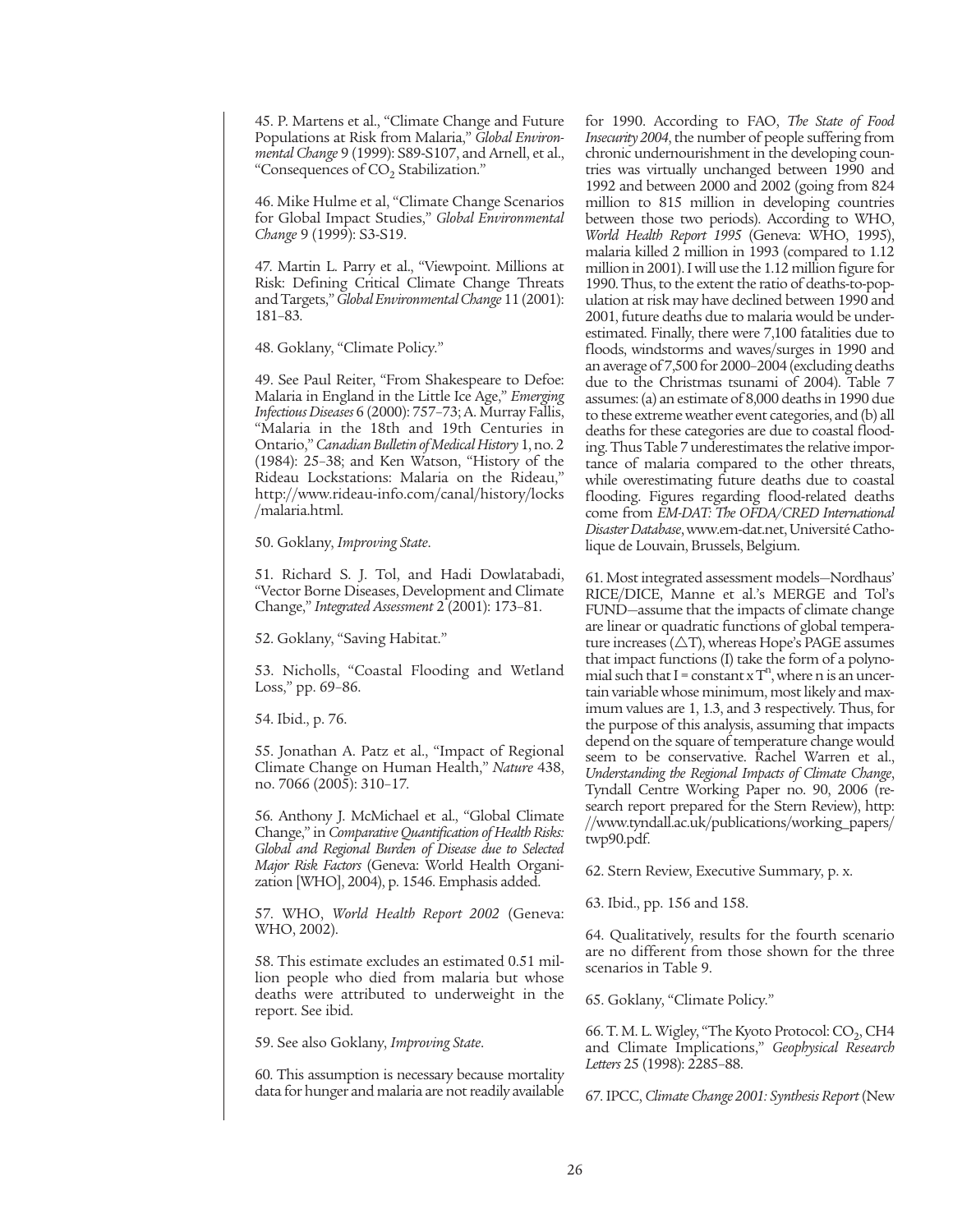York: Cambridge University Press, 2001), estimates that in 2010 the Protocol could cost between 0.1 and 2.0 percent of the GDP of Annex I countries. I will assume that its cost is 0.5 percent of their cumulative GDP, which is at the lower end of this range. This translates to \$165 billion (in 2003 dollars). See Goklany, "Climate Policy."

68. Goklany, "Climate Policy."

69. Goklany, "Strategies to Enhance Adaptability."

70. Indur M. Goklany, "Potential Consequences of Increasing Atmospheric  $CO<sub>2</sub>$  Concentration Compared to Other Environmental Problems," *Technology* 7S (2000): 189–213, Goklany, "Integrated Strategies"; and UN Millennium Project (UNMP), *Investing in Development: A Practical Plan to Achieve the Millennium Development Goals* (New York: EarthScan and UNMP, 2005).

71. UNMP, *Investing in Development*.

72. UNMP, *Coming to Grips with Malaria in the New Millennium, Task Force on HIV/AIDS, Malaria, TB, and Access to Essential Medicines*, Working Group on Malaria, 2005.

73. *World Health Report 1999* (Geneva: WHO, 1999), chap. 4; and ibid.

74. Goklany, "Climate Policy."

75. Calculated using UNMP, *Halving Hunger: It Can Be Done*, Task Force on Hunger (London: EarthScan and UNMP, 2005), p. 18.

76. UNMP, *Halving Hunger*; and UNMP, *Investing in Development*.

77. Goklany, "Integrated Strategies," and Goklany, *Improving State*.

78. Goklany, "Saving Habitat."

79. See figure 6.10 from IPCC, *Climate Change 2007: Impacts, Adaptation and Vulnerability*, http://www. ipcc.ch/pdf/assessment-report/ar4/wg2/ar4-wg2 chapter6.pdf,(attributed to Richard S. J. Tol, "The Double Trade-Off between Adaptation and Mitigation for Sea Level Rise: An Application of FUND," *Mitigation Strategies for Global Change*, forthcoming; and Virginia Burkett, Testimony before the Commerce on Science and Technology, United States House of Representatives, April 17, 2007, http:// democrats.science.house.gov/Media/File/Comm docs/hearings/2007/full/17apr/burkett\_testimo ny.pdf.

80. Goklany, "Climate Policy."

81. Goklany, "Strategies to Enhance Adaptability," and Goklany, "Integrated Strategies."

82. Goklany, "Integrated Strategies."

83. Goklany, "Potential Consequences."

84. UNMP, *Investing in Development*.

85. In the long run, it could be argued that economic development should pay for itself.

86. William R. Easterly, *The White Man's Burden: Why the West's Efforts to Aid the Rest Have Done So Much Ill and So Little Good* (New York: Penguin Press, 2006).

87. Table 7 suggests that annual aggregate deaths due to malaria, hunger, and flooding could range from 4.4 million in 1990 to between 2 and 6 million in 2085.

88. Milton Leitenberg, "Deaths in Wars and Conflicts in the 20th Century," Cornell University Peace Studies Program, Occasional Paper no. 29, 3rd ed., 2006, http://www.einaudi.cornell.edu/pea ceprogram/publications/occasional\_papers/Death s-Wars-Conflicts3rd-ed.pdf.

89. Goklany, "Strategies to Enhance Adaptability," and Goklany, "Climate Policy."

90. Article 2 of the UN Framework Convention on Climate Change (UNFCCC) specifies that its "ultimate objective . . . is to achieve . . . stabilization of greenhouse gas concentrations in the atmosphere at a level that would prevent dangerous anthropogenic interference with the climate system. Such a level should be achieved within a time frame sufficient to allow ecosystems to adapt naturally to climate change, to ensure that food production is not threatened and to enable economic development to proceed in a sustainable manner." See: United Nations, United Nations Framework Convention on Climate Change, http://unfccc.int/resource/ docs/convkp/conveng.pdf.

91. Goklany, "Strategies to Enhance Adaptability"; Goklany, "Potential Consequences"; and Goklany, "Integrated Strategies."